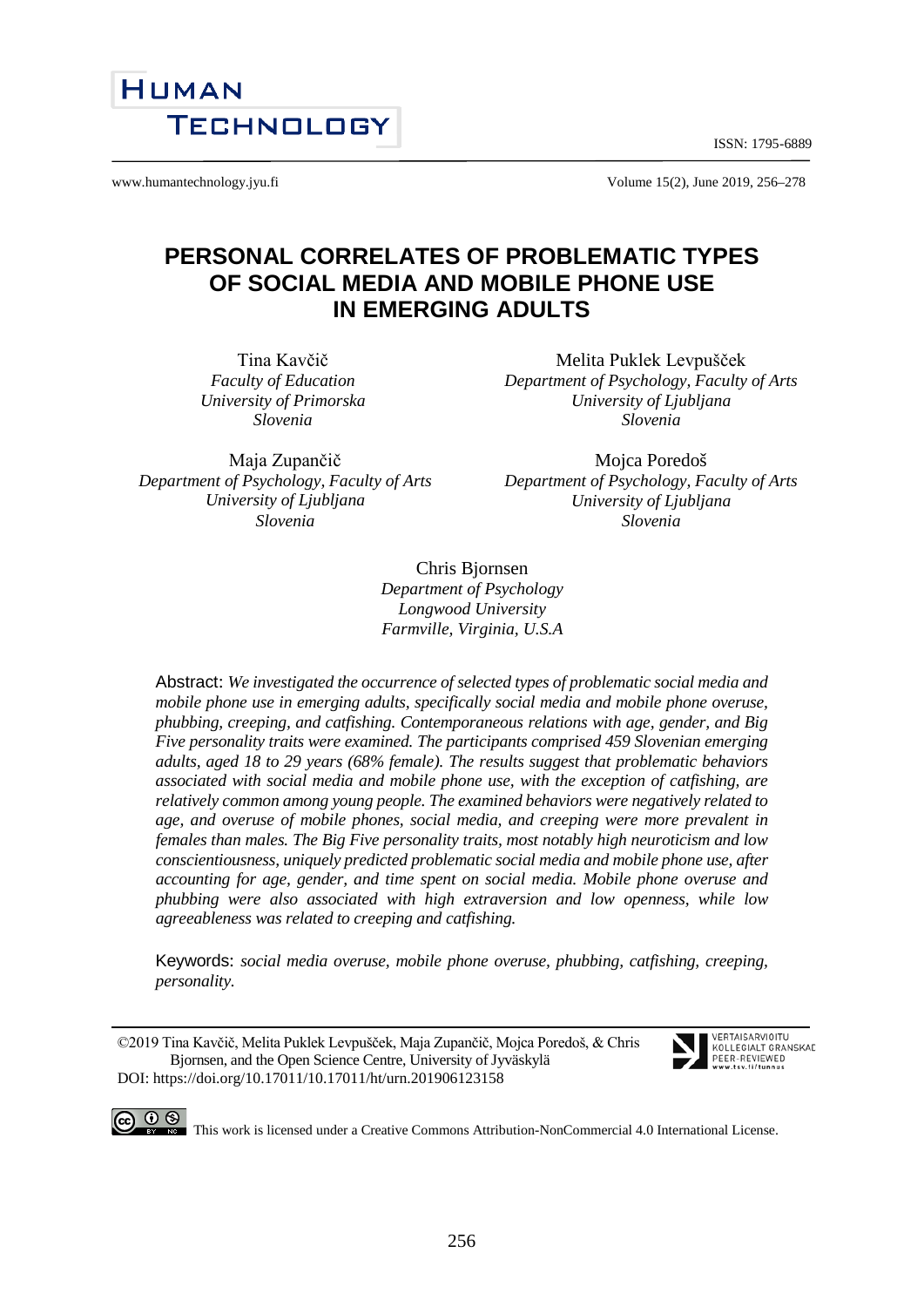#### **INTRODUCTION**

In today's world, digital technology has become an integral part of people's lives. It enables communication, socializing, information search, learning, and entertainment. The most frequently used electronic devices among young people are mobile phones and laptops. In Slovenia, 99% of individuals between 16 and 34 years of age use mobile phones; among them, more than 97% use smartphones (Republic of Slovenia, Statistical Office [SURS], 2017a). These percentages are similar to those in other European countries (Statista, 2018) and the USA (Pew Research Center, 2017a). Furthermore, more than 90% of young Slovenians use the Internet every day or nearly every day, with 91% of 16- to 24-year-olds and 77% of 25-to 34-year-olds participating in social media (Republic of Slovenia, Statistical Office [SURS], 2017b). Again, this is similar to other European countries (Eurostat, 2018) and the USA (Pew Research Center, 2017b). Although it would be hard to imagine life nowadays without the Internet or mobile phones, their use can be problematic and harmful. In this study, we explored the occurrence of selected (but by no means exhaustive) types of social media and mobile phone use that are described in the literature as addictive or problematic online behaviors. To update the extant understanding of factors contributing to these behaviors, we investigated the role of age, gender, and personality traits in excessive use of social media and mobile phones, phubbing, catfishing, and creeping among Slovenian emerging adults.

Emerging adulthood represents the developmental period from one's late teens through the twenties, observed specifically in societies that emphasize education, professional training, individual choice, and personal independence (e.g., Arnett, 2000; Fierro Arias & Moreno Hernández, 2007; Nelson, Badger, & Wu, 2004; Sirsch, 2018). This period of the lifespan is characterized by more freedom and independence than adolescence, yet with fewer obligations and responsibilities than adulthood. Emerging adults are thus allowed an extended period of time to explore possible life choices (e.g., Arnett, 2006; Crocetti & Tagliabue, 2016). They especially focus on concerns related to work, intimate relationships, and worldviews. Emerging adults consider continuing their education or trying different jobs, taking over responsibilities for themselves, making important life decisions, and defining their social roles. They also spend more time using media than doing anything else, with a substantial portion of the day spent on social media, other Internet sites, and mobile phones (Coyne, Padilla-Walker, & Howard, 2013). Emerging adults may use online media to facilitate developmental processes, including identity, intimacy, and autonomy (Coyne et al., 2013), but at least some of them may be vulnerable to developing mobile phone and social media addiction. While media use has been quite extensively studied in young people, particularly among college students, new forms of media and associated behaviors are emerging swiftly and remain unexplored. In addition, a better understanding is needed of factors contributing to media-related behaviors in diverse populations.

## **Selected Types of Problematic Social Media and Mobile Phone Use**

Social media sites provide users an opportunity to receive appreciation, approval, and opinions from social contacts, and to experience satisfaction due to entertainment, passing time, and very quick virtual feedback (Andreassen, 2015; Karadağ et al., 2015). However, social media, especially visual social media (e.g., Instagram, Pinterest, YouTube, Facebook), is negatively associated with mental health, particularly in young people. Namely, social media (over)use is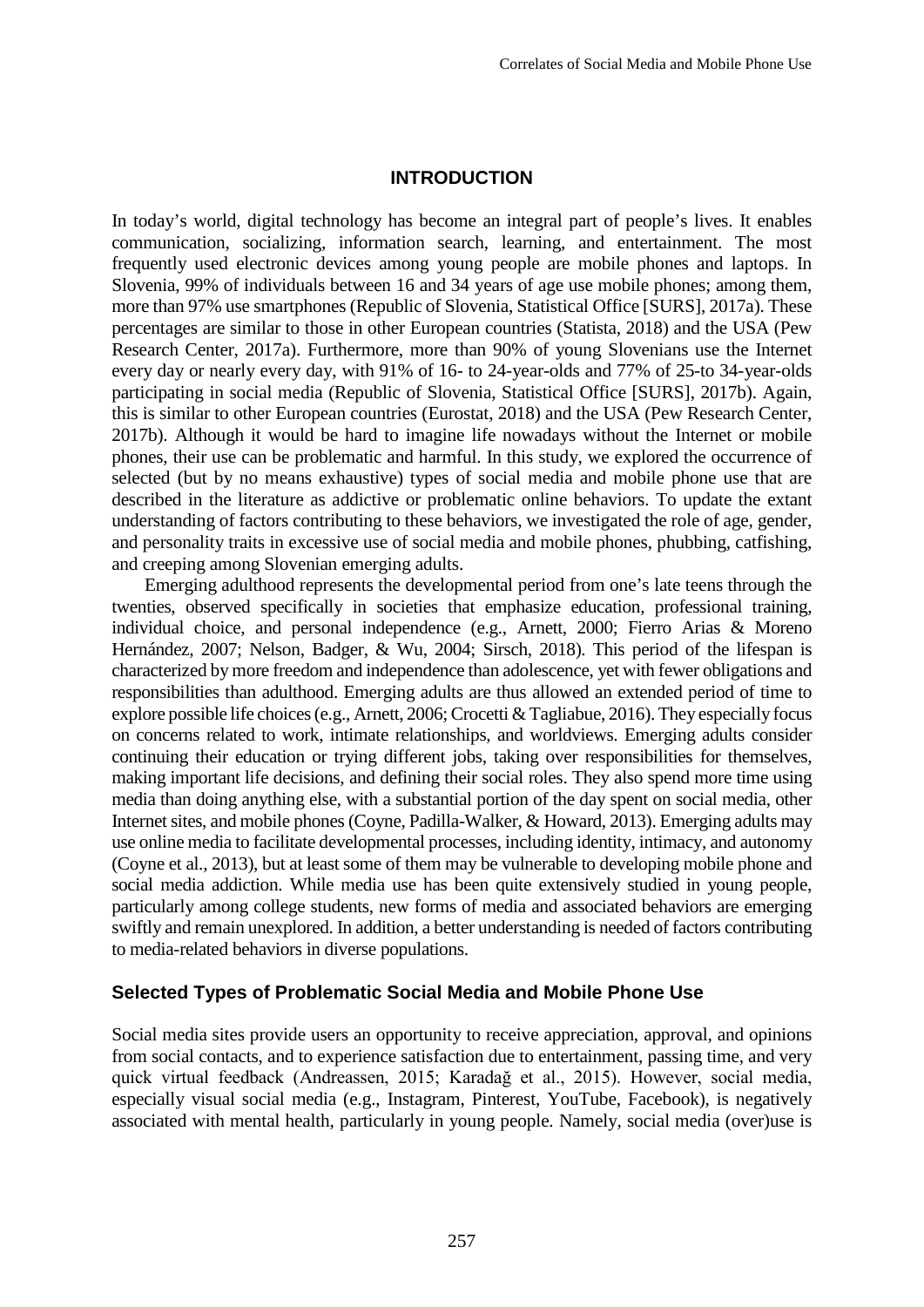associated with poor sleep quality, anxiety, depression (Royal Society for Public Health, 2017), body image concerns, and internalizing symptoms (Marengo, Longobardi, Fabris, & Settanni, 2018). Such associations may be due to social comparison as social media sites are an ideal context for (mainly upward) social comparison, which tends to be related to higher levels of depressive symptoms (for an overview, see Liu et al., 2017). Moreover, excessive use of social media may put the users at risk for addiction.

*Social media addiction* is a type of behavioral addiction reflecting problematic Internet use, although it is not (yet) formally recognized in common diagnostic taxonomies (Andreassen, 2015; Bjornsen, 2018; Shensa et al., 2017).<sup>1</sup> Similar to chemical addictions, behavioral addictions have common core symptoms, like tolerance (i.e., a diminished response to an activity resulting from repeated use, thus requiring increased engagement to achieve the former effect), withdrawal problems, conflict, salience (i.e., the activity dominates one's thinking, feelings and behavior), relapse, and mood modification (Andreassen, 2015). Social media addiction also includes obsessive, uncontrollable thoughts about social media sites and persistent uncontrollable use of social media (Bjornsen, 2018). Individuals' proneness towards social media addiction can be partly explained by their impulsivity, sensation seeking, low inhibitory control, and poor decision-making abilities (Billieux & Van der Linden, 2012). Likewise, Holmgren and Coyne (2017) documented that social media addiction is negatively associated with cognitive, behavioral, and emotional self-regulative capacities. In the current study, we also included a one-item measure of average daily time spent using social media in order to provide a more complete assessment of the relations between demographic variables and the five types of problematic social media use.

Similar to social media addiction, *mobile phone addiction* is a nonchemical (behavioral) addiction, defined as a problematic and excessive use of one's mobile phone. It includes using mobile phones longer than intended, constantly checking messages, and staying awake due to late-night phone use (Smetaniuk, 2014). With the development of social networking applications for smartphones, social media addiction and mobile phone addiction became even more intertwined, with social networking applications contributing significantly to mobile phone addiction (Salehan & Negahban, 2013). Although social media and mobile phone addiction are related, with both representing an overuse of information and communication technologies (Beranuy, Oberst, Carbonell, & Chamarro, 2009), important distinctions can be identified. Social media can be accessed on devices other than mobile phones, whereas mobile phones can be used for purposes unrelated to social media. Moreover, the distinction between problematic social media versus mobile phone use is also supported by different correlates (Beranuy et al., 2009; Ehrenberg, Juckes, White, & Walsh, 2008; Khang, Kim, & Kim, 2013). Mobile phone addiction in young people shows negative associations with academic performance (e.g., Hawi & Samaha, 2016) and positive associations with psychological distress (Beranuy et al., 2009), anxiety, insomnia (Jenaro, Flores, Gómez-Vela, González-Gil, & Caballo, 2007), and other symptoms of poor mental health (Babadi-Akashe, Zamani, Abedini, Akbari, & Hedayati, 2014).

Mobile phone addiction further positively correlates with *phubbing* behavior (Chotpitayasunondh & Douglas, 2016). This behavior is considered problematic because it refers to using mobile phones during real-life interactions in a way that interrupts and interferes with the interaction (Bjornsen, 2018; Chotpitayasunondh & Douglas, 2016). Phubbing is described as an individual's withdrawal from interpersonal communication (Chotpitayasunondh & Douglas, 2016; Karadağ et al., 2015). Research indicates that smartphone use is associated with lower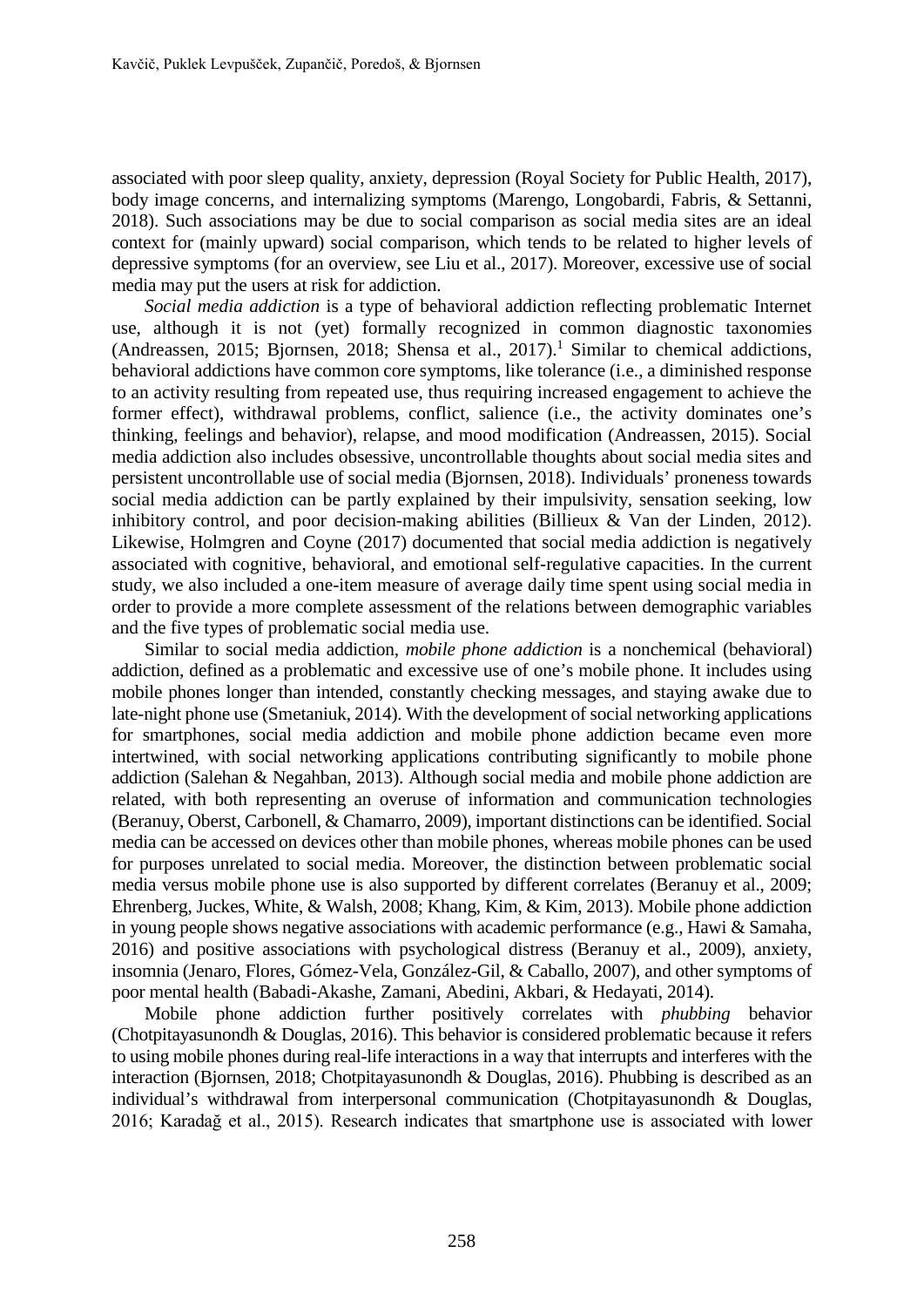quality of face-to-face interactions (Rotondi, Stanca, & Tomasuolo, 2017); phubbing also is associated with lower satisfaction in intimate relationships (J. A. Roberts & David, 2016; Wang, Xie, Wang, Wang, & Lei, 2017). Despite the fact that phubbing may denote disrespectful and inconsiderate social behavior (thus, inappropriate), it has recently become more acceptable (Chotpitayasunondh & Douglas, 2016).

Another problematic behavior that has emerged along with the increase in computer- and smartphone-mediated communication is deception. One type of deception is *catfishing,* that is, altering of one's identity in social media (Drouin, Miller, Wehle, & Hernandez, 2016). The behavior can range from a rather innocuous enhancement of one's physical features to appear more attractive, to assuming a different social role than one's actual self, to outright pretending to be a completely different person in order to manipulate others online for personal gain (Bjornsen, 2018; Drouin et al., 2016). In other words, for some, their online identity is an intentional construction of the self and may or may not be similar to one's offline self. At times, people may alter their online presentation in order to conform to social norms and prevent social criticism (Bjornsen, 2018). Nowadays, social media users commonly expect that others lie online about appearance, age, activities, interests, and gender (Drouin et al., 2016). Nevertheless, presenting a false self on social media is associated with insecure attachment and lower self-esteem (Gil-Or, Levi-Belz, & Turel, 2015) and may create distrust and suspicion among social media users (Kaskazi, 2014).

*Creeping* (also known as lurking, snooping, or passive social media browsing) refers to following what is happening in someone's life by viewing his/her updates and activity on social network profiles (photos, posts, other people's comments) without that person knowing and without posting anything on the site (Bjornsen, 2018). It involves consuming information without any attempts to provide social connection (Chen, Fan, Liu, Zou, & Xie, 2016). Creeping carries a negative, invasive connotation even though it could be considered the new normal for social media users. Nevertheless, it is associated with various negative outcomes, such as taking time away from healthier face-to-face interaction and work, sleep deprivation, depression (Baker & Algorta, 2016; Frison & Eggermont, 2016; Lup, Trub, & Rosenthal, 2015), a decline in self-esteem due to social comparisons (Underwood & Ehrenreich, 2017), and lower levels of subjective well-being (Chen et al., 2016; Verduyn et al., 2015).

The first goal of our research was to examine the occurrence of the five types of problematic online behaviors among emerging adults in Slovenia. These behaviors reflect relatively new and unexamined aspects of the lives of emerging adults and thus prompted an exploratory approach to learn more about their occurrences. We focused on emerging adults, who use the Internet and mobile phones at least as frequently as adolescents yet more frequently than older adults (Eurostat, 2017; Pew Research Center, 2017a, 2017b).

## **The Role of Age and Gender in Problematic Social Media and Mobile Phone Use**

Research suggests that social media addiction may be more widespread in certain demographic groups. Generally, women and younger adults may be more likely to show signs of social media addiction, although the results across studies are not strongly consistent (for an overview, see Andreassen, 2015). The role of gender in mobile phone addiction also remains rather inconclusive: Some studies, for instance, found no significant gender differences (Bianchi & Phillips, 2005; Kwon et al., 2013), whereas others report mobile phone addiction is more common among females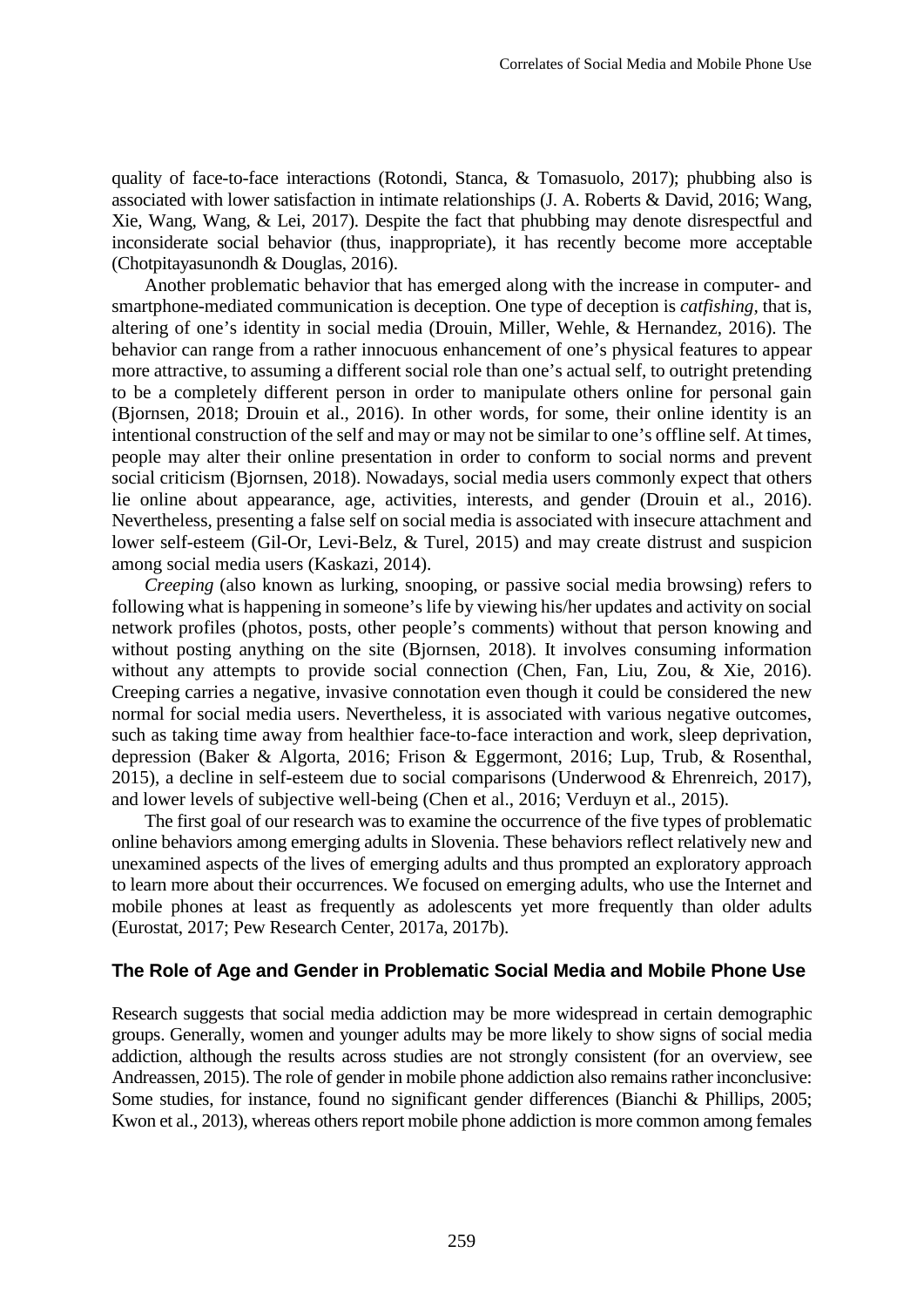(Khang, Woo, & Kim, 2012; J. A. Roberts, Yaya, & Manolis, 2014). In contrast, studies report a consistent relation between mobile phone addiction and younger age (Bianchi & Phillips, 2005; Khang et al., 2012). Phubbing is more frequent among females, smartphone owners, and social media users (Chotpitayasunondh & Douglas, 2016; Karadağ et al., 2015). In addition, mobile phone and social media addiction are more strongly related to phubbing among women, whereas Internet and gaming addiction are a more salient influence among men (Karadağ et al., 2015).

With regard to catfishing and related behaviors, studies most often investigated gender differences in the level of deception used in the context of online dating sites (e.g., Guadagno, Okdie, & Kruse, 2012). Generally, no differences between men and women were found, although the specific content of the deception may depend on gender. For example, Toma, Hancock, and Ellison (2008) reported that men systematically overestimate their height and women underestimate their weight in their online dating profiles. Age differences are studied less often, but some evidence suggests that online deception may be more common during adolescence and emerging adulthood than later on (Caspi & Gorsky, 2006). Because both preadult periods are characterized by young people's search for identity (e.g., Arnett, 2000), catfishing may present a form of identity exploration, that is, an expression of one's possible identities and/or the attempt to receive social feedback regarding the self. However, when emerging adults gradually form their identity, the need for exploration decreases, which may result in a decline in catfishing behavior. Creeping may also be more frequent in younger individuals who are more likely to be passive observers than active participants on Facebook and other social media sites in comparison to older users (Pempek, Yermolayeva, & Calvert, 2009). Few studies explore the role of gender in creeping behavior. For example, Frison and Eggermont (2016) reported no differences between high school boys and girls regarding passive Facebook use.

In sum, research suggests that age and, at least to some extent, gender significantly contribute to most of the selected problematic types of social media and mobile phone use. We thus hypothesized (H1) that females would exhibit higher levels of social media and mobile phone overuse, as well as phubbing, but we expected no gender differences in catfishing and creeping. We further proposed (H2) that emerging adults' age would be negatively related to mobile phone and social media overuse, phubbing, creeping, and catfishing. Additionally, we expected that time spent on social media would be positively associated with other measures of social media use (H3).

## **The Role of Personality in Problematic Social Media and Mobile Phone Use**

An individual's behavior can be seen as a function of the person, the situation, and the person– situation interaction (e.g., Funder, 2008). A common approach to conceptualizing the person is focused on personality traits, that is, dispositional tendencies toward feeling, thinking, and acting in a certain way across time and situations (Costa & McCrae, 1980). The organization of personality traits can be well captured by five basic dimensions as summarized within the Big Five model (Goldberg, 1990) or the five factor model (Costa & McCrae, 1992): *extraversion*  represents a tendency toward positive emotionality, sociability, and activity; *agreeableness* refers to prosocial characteristics, such as kindness, thoughtfulness, empathy, altruism, trust, and humility; *conscientiousness* depicts socially desired impulse control reflected in an achievement orientation and reliability; *neuroticism* describes a tendency towards negative emotionality, including anxiety, fear, irritability, and over-reactivity; and *openness* captures individual differences in the breadth, depth, and complexity of one's mental activity (John, Naumann, &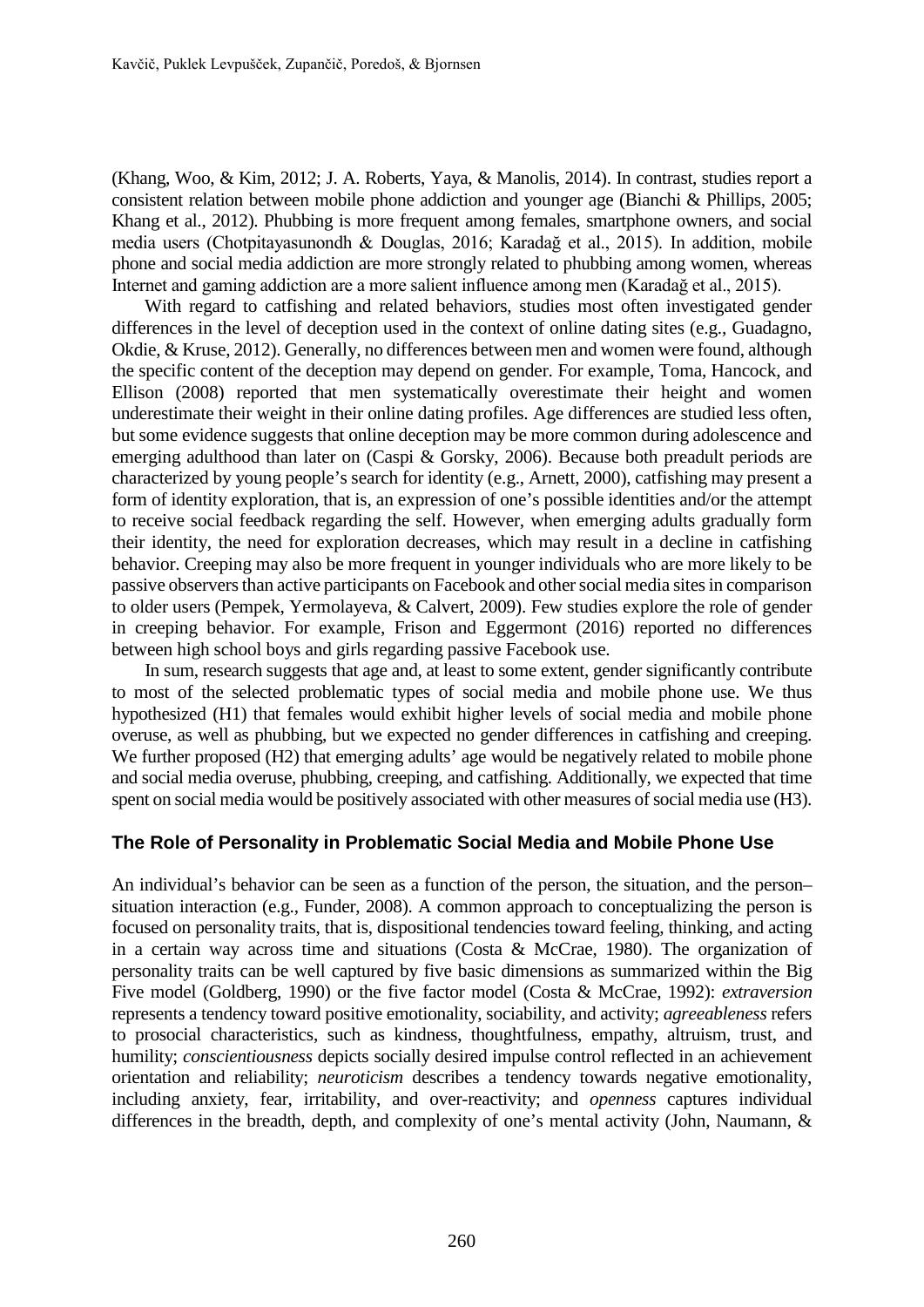Soto, 2008). The five personality traits have substantial concurrent and longitudinal value in explaining a range of life outcomes across the lifespan (e.g., Paunonen & Ashton, 2001).

Recent studies also suggest an important role of personality traits in problematic mobile phone and social media use. Specifically, a person's propensity toward mobile phone addiction consistently predicts levels of extraversion (Andreassen et al., 2013; Augner & Hacker, 2012; Bianchi & Phillips, 2005; Hong, Chiu, & Huang, 2012; Smetaniuk, 2014) and neuroticism (Augner & Hacker, 2012; Ehrenberg et al., 2008; Hong et al., 2012; J. A. Roberts, Pullig, & Manolis, 2015). Moreover, Andreassen et al. (2013) reported negative associations between mobile phone addiction and agreeableness and openness, and J. A. Roberts et al. (2015) revealed a negative association between mobile phone addiction and conscientiousness, which is mediated through attention impulsiveness. Other studies indicate that social media addiction is associated with extraversion, low conscientiousness (Andreassen et al., 2013; Andreassen, Torsheim, Brunborg, & Pallesen, 2012; Wilson, Fornasier, & White, 2010), neuroticism (Andreassen et al., 2012), and low openness to experience (Andreassen et al., 2013).

To the best of our knowledge, no previous study has investigated the role of the Big Five traits in the phubbing, catfishing, or creeping. We found only one study on psychological correlates of phubbing (Chotpitayasunondh & Douglas, 2016), suggesting that self-control negatively relates to mobile phone addiction, which further contributes to phubbing. Because self-control represents one of the markers of conscientiousness (Costa & McCrae, 1992; Nettle, 2007; B. W. Roberts, Chernyshenko, Stark, & Goldberg, 2005), the trait may play a significant role in phubbing. With regard to catfishing, Drouin et al. (2016) found positive associations between extraversion and honesty on social media (an opposite of catfishing). Drawing parallels between online and offline behavior, real-life stalking is associated with extremely low agreeableness, and moderately low conscientiousness and emotional stability (Kamphuis, Emmelkamp, & de Vries, 2004), suggesting a possible role of these personality traits in online creeping.

To extend the knowledge on the role of personality traits in different online behaviors, we examined the ability of the Big Five traits to concurrently predict emerging adults' problematic mobile phone and social media use, over and above age, gender, and time spent on social media. Specifically, we expected (H4) that high levels of both social media and mobile phone use would be related to extraversion, neuroticism, and low conscientiousness, while mobile phone addiction would also show negative relations with openness. We refrained from formulating any specific hypothesis regarding phubbing, catfishing, and creeping due to the severely limited theoretical and empirical foundation.

#### **METHOD**

#### **Participants**

We collected data from a convenience sample of 459 Slovenian emerging adults (68% females) between the ages of 18 and 29 years (*M* = 22.32 years, *SD =* 2.22). They were predominantly students (84.5%); 11.4% were employed and 4.1% unemployed. Most respondents (62.7%) lived semi-independently (i.e., partly with parents and partly alone or with a partner), 27.9% resided with parents, and 9.4% had moved out of the parental home. The participants reported they spent on average 159 minutes  $(SD = 140)$  per day on social media.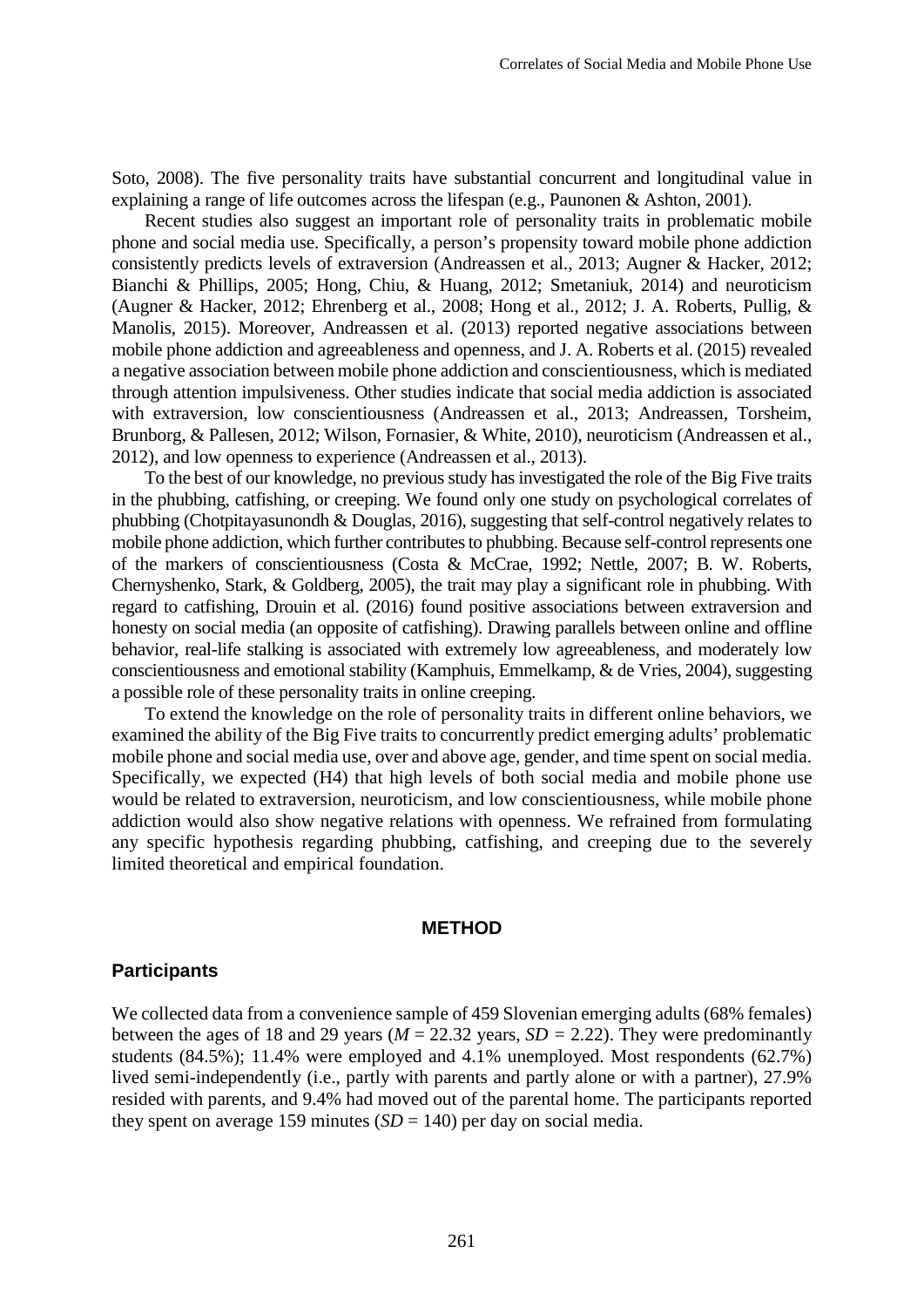#### **Measures**

The Manolis/Roberts Cell-Phone Addiction Scale **(**MRCPAS; J. A. Roberts et al., 2014) includes four items rated on a 7-point Likert scale (1 = *strongly disagree* to 7 = *strongly agree*). The items tap into addictive behaviors such as mobile phone overuse and irritability when one's mobile phone is not in sight or the mobile phone's battery is almost exhausted. An example item is "I get agitated when my cell phone is not in sight." We obtained the scale score by averaging the item scores, with higher scores reflecting higher levels of mobile phone addictive behaviors. A confirmatory factor analyses by the authors of the scale showed a single factor structure and a satisfactory internal consistency of the scale ( $\alpha$  = .87 for the overall sample, and .84 and .88 for males and females, respectively). Good internal consistency of the scale was also found in the present study ( $\alpha$  = .84).

The Social Media Addiction Scale (SMAS, Karadağ et al., 2015) contains 10 items rated from 1 (*never*) to 5 (*always*) on a 5-point Likert scale. The items describe one's constant checking his/her social media accounts: following activities—current events, popular videos, and trendy topics—sharing personal things, checking the accounts of known and unknown people, wondering whether or not one's friends read his/her posts. An example item is "I check over my social media accounts whenever possible." We averaged the item scores to obtain the scale score, with higher scores suggesting higher levels of social media addictive behaviors. Karadağ et al. found that the 10 items loaded over .40 onto two factors (sharing,  $\alpha$  = .82, and control,  $\alpha$  = .79), but they based their further analyses on a summary score. The overall scale score contributed to a Facebook addiction score and showed a positive relation to phubbing and mobile phone addiction in their study participants. The internal consistency of the scale in our study was  $\alpha = .81$ .

The Phubbing Scale (modified from the Partner Phubbing Scale, J. A. Roberts & David, 2016) measures "phone snubbing." The modified Phubbing Scale (Bjornsen, Simpkins et al., 2017) evaluates one's perception of his/her own phubbing behavior (in contrast to the original scale, which assessed the experience of being phubbed by one's partner). An example item in the revised scale is "During a typical mealtime that I spend with other people, I pull out and check my cell phone." Participants rate the items on a 5-point Likert scale ranging from 1 (*never*) to 5 (*always*). We averaged the item scores into the scale scores, with higher scale scores suggesting more frequent phubbing. The confirmatory factor analysis by the authors of the original scale (J. A. Roberts & David, 2016) showed a single factor structure for the nine items and excellent internal consistency of the scale in two samples ( $\alpha$  = .93 and .92). In a separate sample, the reliability estimate of the Phubbing Scale was  $\alpha = .86$ ; the criterion-related validity was supported by a positive correlation of the scale scores with neuroticism, as well as negative correlations with conscientiousness and agreeableness (Bjornsen, 2016). The internal consistency of the scale in our study was satisfactory ( $\alpha = .77$ ).

The Creeping Scale (Bjornsen, Simpkins et al., 2017) measures how often someone browses social media sites of others without their knowledge. The scale measures 7 items that are rated on a 7-point Likert scale ranging from 1, *strongly disagree,* to 7, *strongly agree*. An example item is "I creep on people I don't know in order to decide if I want to contact them or become friends." The item scores were averaged into the scale scores (higher scores reflect higher levels of creeping). The scale showed a high internal reliability with the US sample ( $\alpha$  = .91) and a good internal reliability in the present study ( $\alpha$  = .85).

The Catfishing Scale (Bjornsen, Simpkins et al., 2017) measures the degree to which people pretend to be different than they actually are or are a completely different person on social media,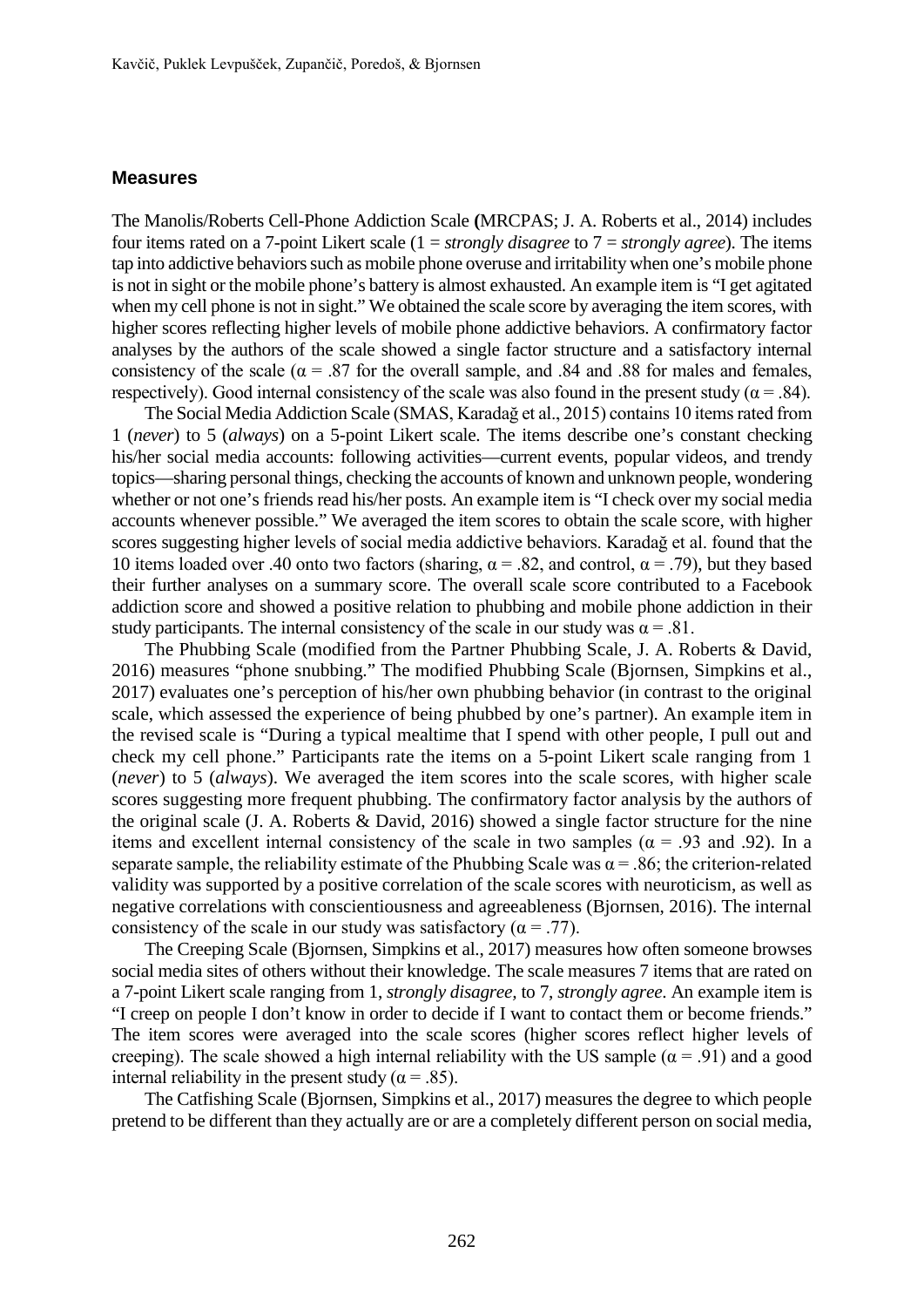including modifying their posts (pictures or text) in order to be perceived as a different person, usually better than they are in reality. The scale includes six items, which are rated on a 7-point Likert scale (1 = *strongly disagree*, 7 = *strongly agree*). An example item is "I pretend to have a different personality on social media so people will like me." The mean of the item scores represented the scale score; higher scores indicate higher levels of catfishing. The scale was found reliable with the US students ( $\alpha = .78$ ) as well as with our participants ( $\alpha = .79$ ).

The Big Five Inventory (BFI; John, Donahue, & Kentle, 1991) consists of 44 items measuring five factors of personality: extraversion (8 items), agreeableness (9 items), conscientiousness (9 items), neuroticism (8 items) and openness (10 items). Respondents rate each item on a 5-point Likert scale (1 = *disagree strongly*; 5 = *agree strongly*). We derived the scale scores by averaging the respective item scores. John and Srivastava (1999) reported  $\alpha$ coefficients between .79 and .88 as well as sufficient convergent validity. The BFI was validated with a large Slovenian sample (Avsec & Sočan, 2007). Internal reliabilities of the five personality scales in our study were satisfactory, with αs of .82 for extraversion, .72 for agreeableness, .83 for conscientiousness, .81 for neuroticism, and .78 for openness.

All measures were translated into Slovenian and all participants were Slovenian. Thus we expected all respondents were linguistically capable of answering the survey questions. The survey presented to the participants contained all the measures as well as an informed consent agreement and questions regarding demographic information.

#### **Procedure**

We collected data in the period between October 2016 and May 2017 through an online survey application. Students from the departments within the Faculty of Arts, University of Ljubljana, and the Faculty for Education, University of Primorska, were asked to participate and to recruit another emerging adult. Additionally, participants were recruited via various Facebook profiles (the invitation was posted on researchers' personal profiles, students' group profiles, etc.).

The data were collected anonymously online. Before completing the survey, the respondents provided an informed consent agreement regarding the study. Then, they were asked about their background information. Next, the questionnaires measuring the five problematic aspects of social media and mobile phone use and personality dimension were presented The instructions provided at the beginning of the survey contained an explanation of the term social media: "The term social media is used as a hypernym for messaging and use of websites or applications, such as Snapchat, Facebook, Twitter, Kik, Pinterest, Vine, Tumbler, Google Plus, YouTube, LinkedIn, etc." The other terms investigated in this study were generally avoided in the survey. The survey took approximately 15 minutes to complete. The participants received no compensation for completing the survey.

#### **RESULTS**

The results are presented according to the aims and hypothesis of the present study. First, we performed descriptive analyses to gain an insight into the occurrence of social media and mobile phone overuse, phubbing, creeping, and catfishing among emerging adults in Slovenia. In order to investigate the associations of these five problematic aspects of social media and mobile phone use, we carried out correlation and hierarchical regression analyses.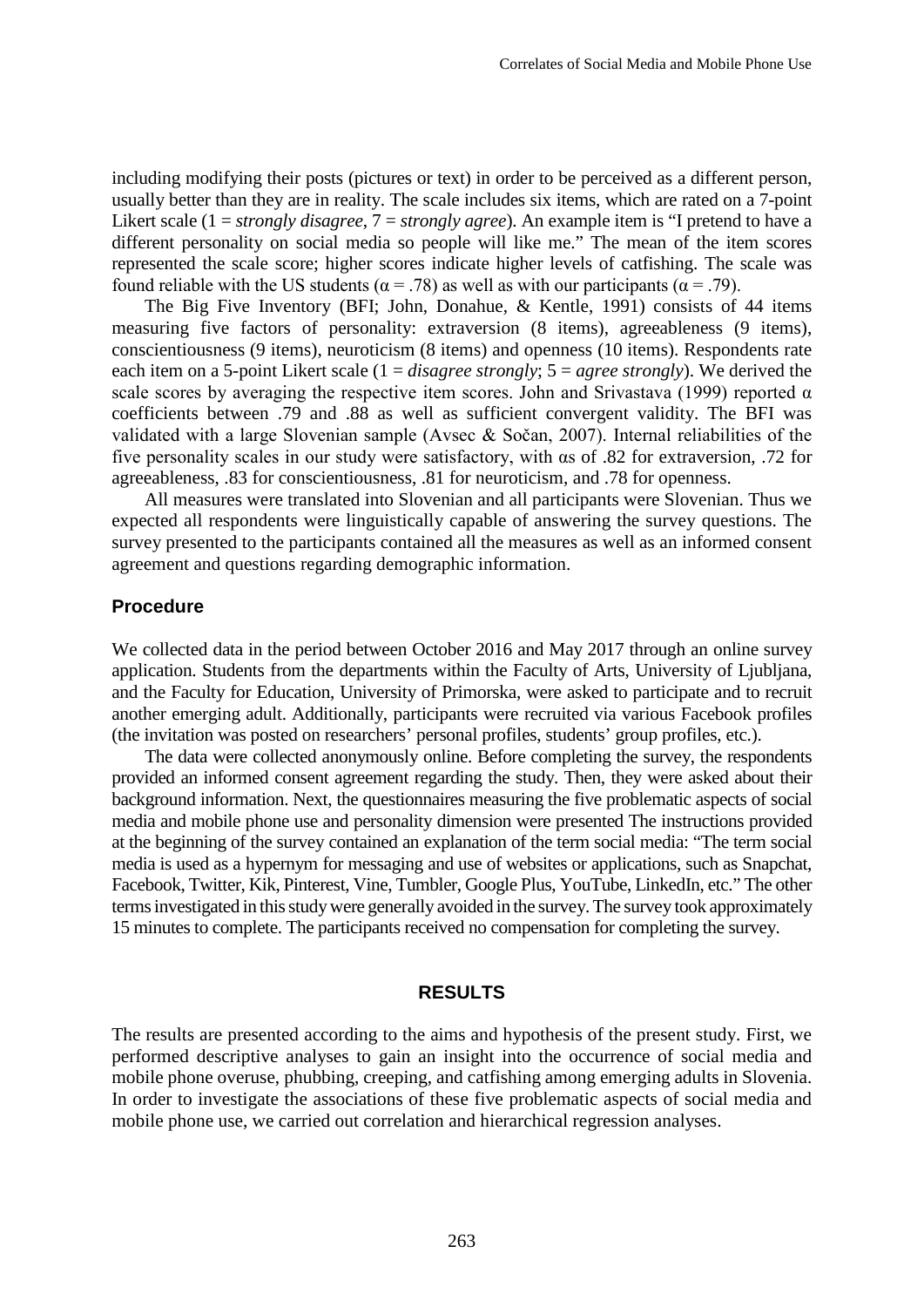#### **Descriptive Analyses**

The descriptive statistics across the variables under study and intercorrelations among them are presented in Table 1. In order to compare the mean values on measures of problematic social media and mobile phone behaviors, we conducted one-sample *t*-tests comparing the data to the neutral point on each scale (i.e., a score of 3 or 4, depending on the scale). The comparatively low mean value on the Catfishing Scale ( $t = -70.60$ ,  $df = 458$ ;  $p < .001$ ) is noteworthy. In actuality, 33.3% of the participants reported that they never engaged in catfishing behavior and 48.7% of them indicated very low levels of catfishing. The mean values for the remaining problematic social media and mobile phone behaviors are all somewhat below the midpoint of the respective rating scales (*t*s -45.03, -7.27, -46.95 and -15.35 for social media addiction, mobile-phone addiction, phubbing and creeping, respectively, all *df*s = 458, all *p*s < .001).

As displayed in Table 1, the five types of problematic social media and mobile phone use were moderately and positively interrelated, with the highest correlations between social media addiction and creeping and between mobile phone addiction and phubbing. We found modest negative associations between age and social media and among mobile phone addiction, phubbing, and creeping. All five types of problematic social media and mobile phone use related negatively to agreeableness and conscientiousness and were positively associated with neuroticism. In addition, catfishing was negatively linked to extraversion, whereas mobile phone addiction and phubbing were negatively associated with openness.

## **The Role of Gender, Age, Time Spent on Social Media, and Personality Traits in Problematic Social Media and Mobile Phone Use**

We performed a series of hierarchical regression analyses to investigate the contribution of personal characteristics (gender, age, and personality traits) and time typically spent on social media to each of the concurrently measured five types of problematic mobile phone and social media use. The predictors were entered in three blocks. The first block included background variables (age and gender), the second block included time spent on social media on a typical day, and the third block comprised the five personality traits. Results in Table 2 (Total  $R^2$ ) show that the measures of personal characteristics jointly explain from 11% to 24% of the variance in the outcome variables (effect size  $f^2$  from .12 to .32). According to Cohen (1992),  $f^2$  values between .02 and .15 represent small effect sizes, whereas effect sizes between .15 and .35 are regarded as moderate. Age and gender explained small, but statistically significant portions of the variance in problematic social media and mobile phone use, except for catfishing. Time typically spent on social media explained statistically significant additional portions of variance (from 1% to 7%) in all of the criteria under study after accounting for age and gender. Personality traits significantly improved the portion of variance explained across the criteria measures, uniquely explaining from 6% to 9% of the variance, over and above the variance accounted for by age, gender, and time spent on social media.

After all variables were entered in the regression models, the following relations between predictor and criterion variables were obtained. Social media addiction scores were associated with the female gender: more time spent on social media, lower levels of conscientiousness, and higher levels of neuroticism. Mobile phone addiction scores were associated with a younger age,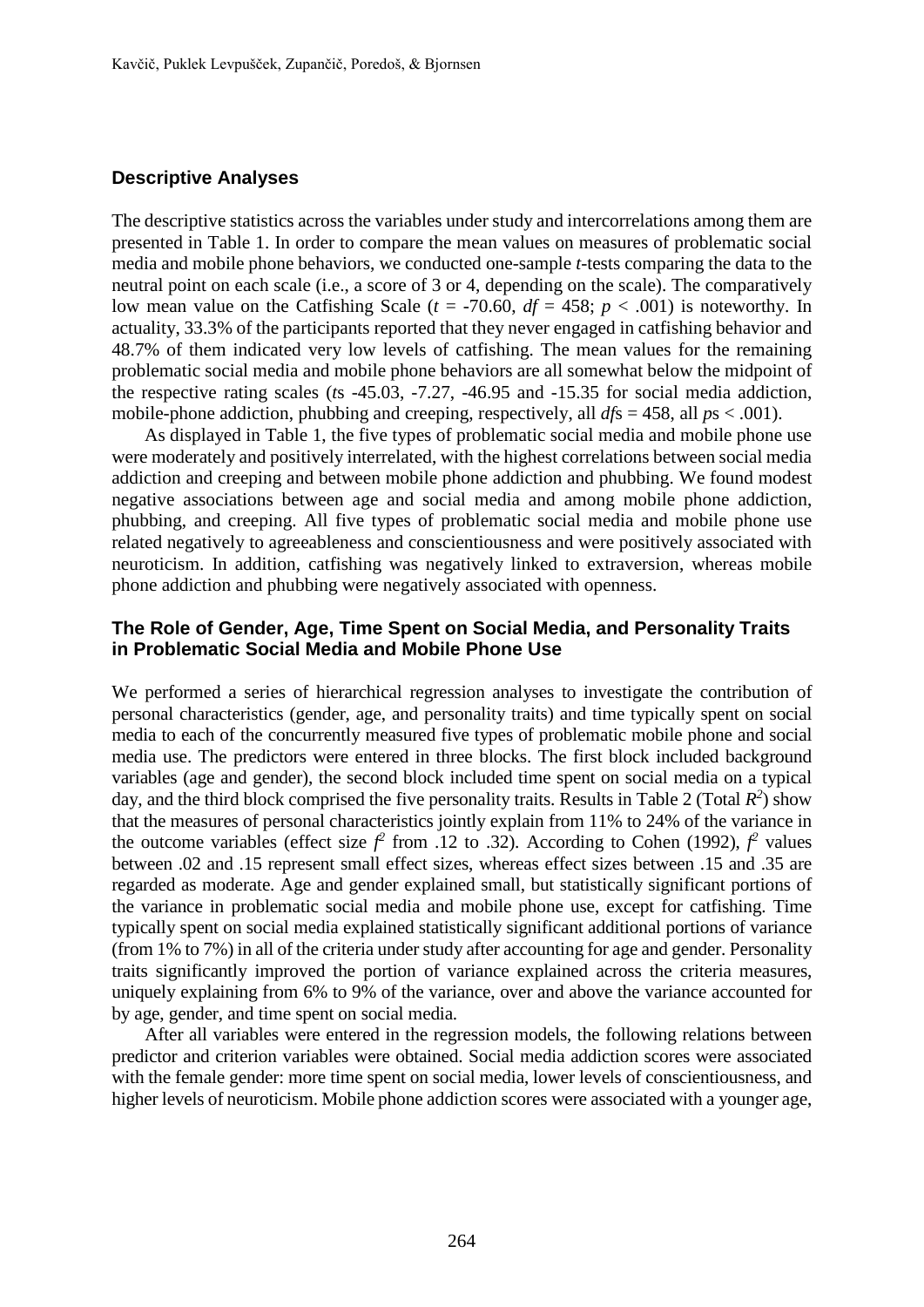|            | Table 1. Descriptive Statistics and Correlations of Types of Problematic Social Media and Mobile Phone Use with Age, Time Spent on                                                                                                                              |               |         |           | Social Media, and Personality Traits. |                                |                |                          |                   |         |               |
|------------|-----------------------------------------------------------------------------------------------------------------------------------------------------------------------------------------------------------------------------------------------------------------|---------------|---------|-----------|---------------------------------------|--------------------------------|----------------|--------------------------|-------------------|---------|---------------|
|            | Time on SM                                                                                                                                                                                                                                                      | SMA           | MPA     | Phubbing  | Creeping                              | Catfishing                     | Ш              | ⋖                        | ပ                 | z       | O             |
| Age        | $-18^*$                                                                                                                                                                                                                                                         | $\frac{1}{2}$ | ى<br>?- | -15*      | -19*                                  | 90.-                           | $\overline{c}$ | $-0.5$                   | غ*<br>-           | ے۔<br>ت | $\frac{8}{2}$ |
| Time on SM |                                                                                                                                                                                                                                                                 | $30^*$        | ند      | *ق.       | `ק<br>ר                               | $\dot{z}$                      | $\overline{0}$ | ć                        | -17*              | 0.5     | -.06          |
| SMA        |                                                                                                                                                                                                                                                                 |               | ξ3.     | 57.       | .<br>4                                | ွံတဲ့                          | $-0.5$         | $-14$                    | .ี่4ุ             | ή,      | $-0.5$        |
| MPA        |                                                                                                                                                                                                                                                                 |               |         | 68,       | 50                                    | $32^*$                         | $-0.2$         | ŻĻ.                      | .ี่4ุ             | -29     | `ק<br>`.      |
| Phubbing   |                                                                                                                                                                                                                                                                 |               |         |           | 38.                                   | $30^{\circ}$                   | ΓÓ.            | غ*.<br>-.                | -19*              | .<br>24 | -17-          |
| Creeping   |                                                                                                                                                                                                                                                                 |               |         |           |                                       | .<br>स                         | $-12$          | .<br>אֲ                  | $-22^*$           | -29     | ۲.            |
| Cattishing |                                                                                                                                                                                                                                                                 |               |         |           |                                       |                                | $-17$          | $-19^*$                  | -17*              | ה,<br>ק | ٥ŗ.           |
| İin        |                                                                                                                                                                                                                                                                 | 1.10          | 1.00    | 1.00      | 1.00                                  | 1.00                           | 1.25           | 2.11                     | 0.00              | 0.00    | 1.80          |
| Max        |                                                                                                                                                                                                                                                                 | 4.40          | 7.00    | 4.78      | 6.71                                  | 4.83                           | 4.88           | 5.00                     | 5.00              | 4.88    | 4.90          |
| z          |                                                                                                                                                                                                                                                                 | 2.75          | 3.46    | 2.52      | 3.11                                  | 1.57                           | 3.56           | 3.80                     | 3.63              | 2.80    | 3.61          |
| SS         |                                                                                                                                                                                                                                                                 | 6Ō            | 1.58    | 89.       | 1.24                                  | $\dot{z}$                      | 89             | 53                       | 84                | 89.     | 59            |
|            | Possible scores range from 1 to 5 for SMA, Phubbing, and personality traits, and from 1 to 7 for MPA, Creeping and Catfishing.<br>$E$ – extraversion, $C$ – conscientiousness, $N$ – neuroticism, $O$ – openness.<br>Note. Time on SM - time typically spent on |               | social  | media per | SMA<br>day,                           | $\begin{array}{c} \end{array}$ | social media   | <b>MPA</b><br>addiction, | mobile<br>$\vert$ | phone   | addiction.    |

Correlates of Social Media and Mobile Phone Use

 $p < 0.001$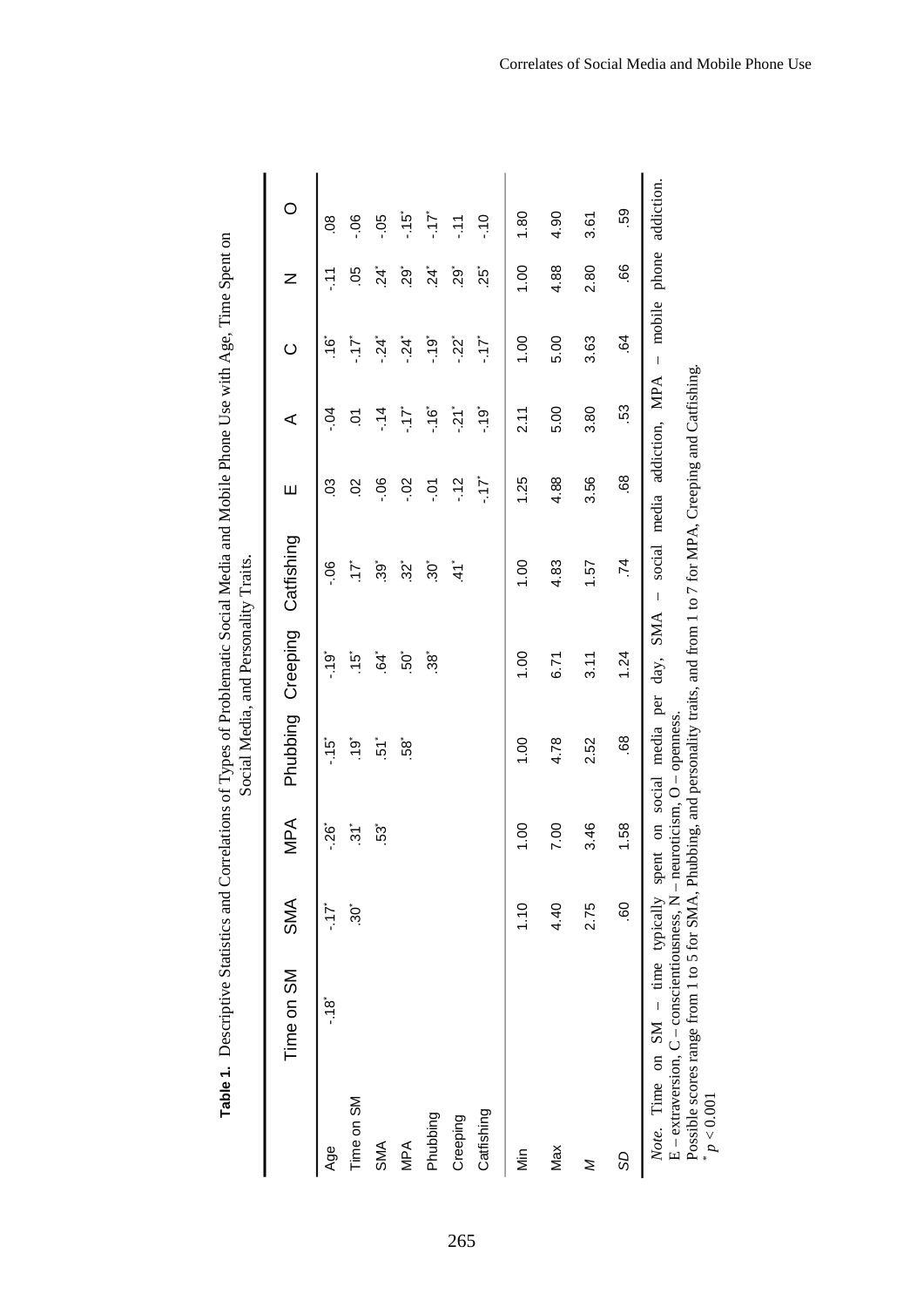Table 2. Summary of the Regression Analyses: Background Characteristics, Time Spent on Social Media, and the Big Five Predicting **Table 2.** Summary of the Regression Analyses: Background Characteristics, Time Spent on Social Media, and the Big Five Predicting Five Types of Problematic Social Media and Mobile Phone Use Five Types of Problematic Social Media and Mobile Phone Use

|                                             | Social Media<br><b>Addiction</b>   | Mobile Phone<br><b>Addiction</b>  | Phubbing                         | Creeping                           | Catfishing                |
|---------------------------------------------|------------------------------------|-----------------------------------|----------------------------------|------------------------------------|---------------------------|
| Step <sub>1</sub>                           | $\Delta R^2 = 0.06$ <sup>***</sup> | $\Delta R^2 = 0.09$               | $\Delta R^2 = .02$ <sup>**</sup> | $\Delta R^2 = 0.06$ <sup>***</sup> | $\Delta R^2 = 01$         |
| Age                                         | $-15"$                             | $-24$                             | "15"                             | $-18$                              | $-0.5$                    |
| Gender                                      | 17                                 | $-14"$                            | ż.                               | $-14"$                             | $-0.5$                    |
| Step <sub>2</sub>                           | $\Delta R^2 = 07^{***}$            | $\Delta R^2 = .06$ <sup>***</sup> | $\Delta R^2 = 03$ <sup>***</sup> | $\Delta R^2 = 01$                  | $\Delta R^2 = 0.02$       |
| Age                                         | -*<br>זר:                          | $-20$ <sup>***</sup>              | $-12^{*}$                        | $-16"$                             | $-0.3$                    |
| Gender                                      | "15"                               | $-12$ <sup>**</sup>               | -.02                             | $-13"$                             | $-0.3$                    |
| Time on SM                                  | $27$ <sup>***</sup>                | $.26$ <sup>***</sup>              | 17                               | $\ddot{0}$ .                       | $-91$ .                   |
| Step 3                                      | $\Delta R^2 = 0.06$ <sup>***</sup> | $\Delta R^2 = 0.09$               | $\Delta R^2 = 0.09$              | $\Delta R^2 = 0.09$                | $\Delta R^2 = 08^{***}$   |
| Age                                         | $-0.8$                             | $-16$ $\cdot\cdot\cdot$           | $-0.8$                           | $-13"$                             | <u>ن</u> ۔                |
| Gender                                      | $-13"$                             | $0.7 -$                           | OO.                              |                                    | Ξ.                        |
| Time on SM                                  | 24                                 | 23                                | 14                               | $\overline{0}$                     | $\ddot{5}$                |
| Extraversion                                | 05                                 | 14                                | <sup>*</sup> 16                  | 3                                  | $-0.5$                    |
| Agreeableness                               | $-0.9$                             | .09                               | $-0.7$                           | $-13"$                             | $\overline{\overline{U}}$ |
| Conscientiousness                           | $-14"$                             | $-13"$                            | $\frac{1}{\sqrt{2}}$             | $\sum_{i=1}^{n}$                   | $-0.5$                    |
| Neuroticism                                 | .15"                               | 22                                | $21$ <sup>**</sup>               | $.18$ <sup>**</sup>                | $\ddot{\theta}$           |
| Openness to Experience                      | 03                                 | .09                               | $-12"$                           | $-0.3$                             | Š.                        |
| Total R <sup>2</sup> (Adj. R <sup>2</sup> ) | $R^2 = 19^{***}$ (.17)             | $R^2 = 24$ <sup>***</sup> (.23)   | $R^2 = 14^{***}$ (.13)           | $R^2 = 16^{***}$ (.14)             | $R^2 = 11^{111}$ (.09)    |

\*

 $p < .05$ ,  ${}^{**}p < .01$ ,  ${}^{***}p < .001$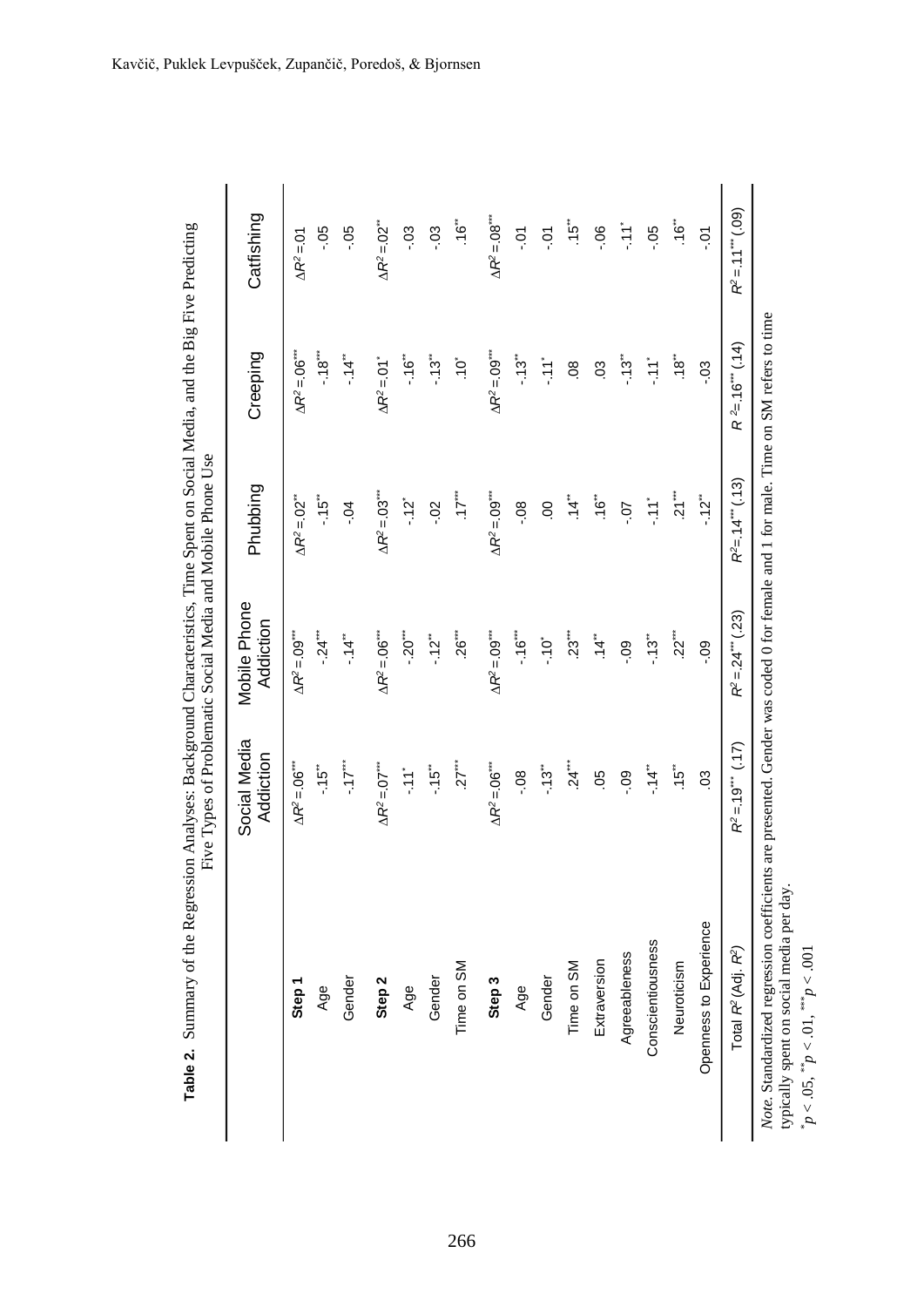the female gender, more time spent on social media, higher levels of extraversion and neuroticism, and lower levels of conscientiousness. Phubbing was associated with more time spent on social media, higher levels of extraversion and neuroticism, and lower levels of conscientiousness and openness. Creeping was associated with a younger age, the female gender, higher levels of neuroticism, and lower levels of agreeableness and conscientiousness. Finally, catfishing was associated with more time spent on social media, lower levels of agreeableness, and higher levels of neuroticism.

## **DISCUSSION**

The present study explored five types of problematic behaviors related to social media and mobile phone use in Slovenian emerging adults. In addition to social media and mobile phone overuse, we examined the occurrence of phubbing, creeping, and catfishing, a set of recently conceptualized online behaviors. Furthermore, we explored the associations between age, gender, average daily time spent using social media, and the Big Five personality traits and problematic social media use. Average time spent on social media was measured in order to help disentangle the effect of personality from the effect of mere social media use and, thus, to provide a clearer view on the role of Big Five traits in predicting the examined behaviors over and above emerging adults' daily social media activity. In support of H3, average time typically spent on social media was indeed found to significantly predict all of the problematic social media behaviors under study. Yet, personality traits explained additional variance beyond average time on social media.

# **The Occurrence of the Five Types of Problematic Social Media and Mobile Phone Use**

Levels of social media and mobile phone overuse, as well as phubbing, occurred in our participants to an extent that was similar to a sample of Turkish university students (Karadağ et al., 2015). On average, the Slovenian emerging adults checked their social media accounts and followed activities or current events (indicators of social media addiction) rarely to sometimes. They showed moderate levels of problematic use of mobile phones (becoming nervous when the mobile phone was not in sight or its battery nearly exhausted, indicators of mobile phone addiction), and reported that they rarely to sometimes ignore a person or their social surroundings by busying themselves with a phone or other mobile device (indicators of phubbing).

Consistent with Karadağ et al.'s (2015) findings, we obtained moderately positive intercorrelations among social media addiction scores, mobile phone addiction scores, and phubbing. Emerging adults who reported higher levels of behavior indicative of social media addiction also reported higher levels of behaviors reflecting mobile phone addiction. Due to the correlational design of our study, we certainly cannot make any conclusions about the directionality of the relationships as they may run in either or both directions—in other words, social media addiction behaviors leading to mobile phone addiction behaviors and/or the other way around. Furthermore, the two types of behavior may be related due to a common third factor (e.g., one's proneness towards behavioral addictions). Likewise, they may go hand in hand due to the fact that people commonly access their social media accounts by using mobile phones (SURS, 2017a). As could be expected, phubbing, that is, a tendency to ignore others by using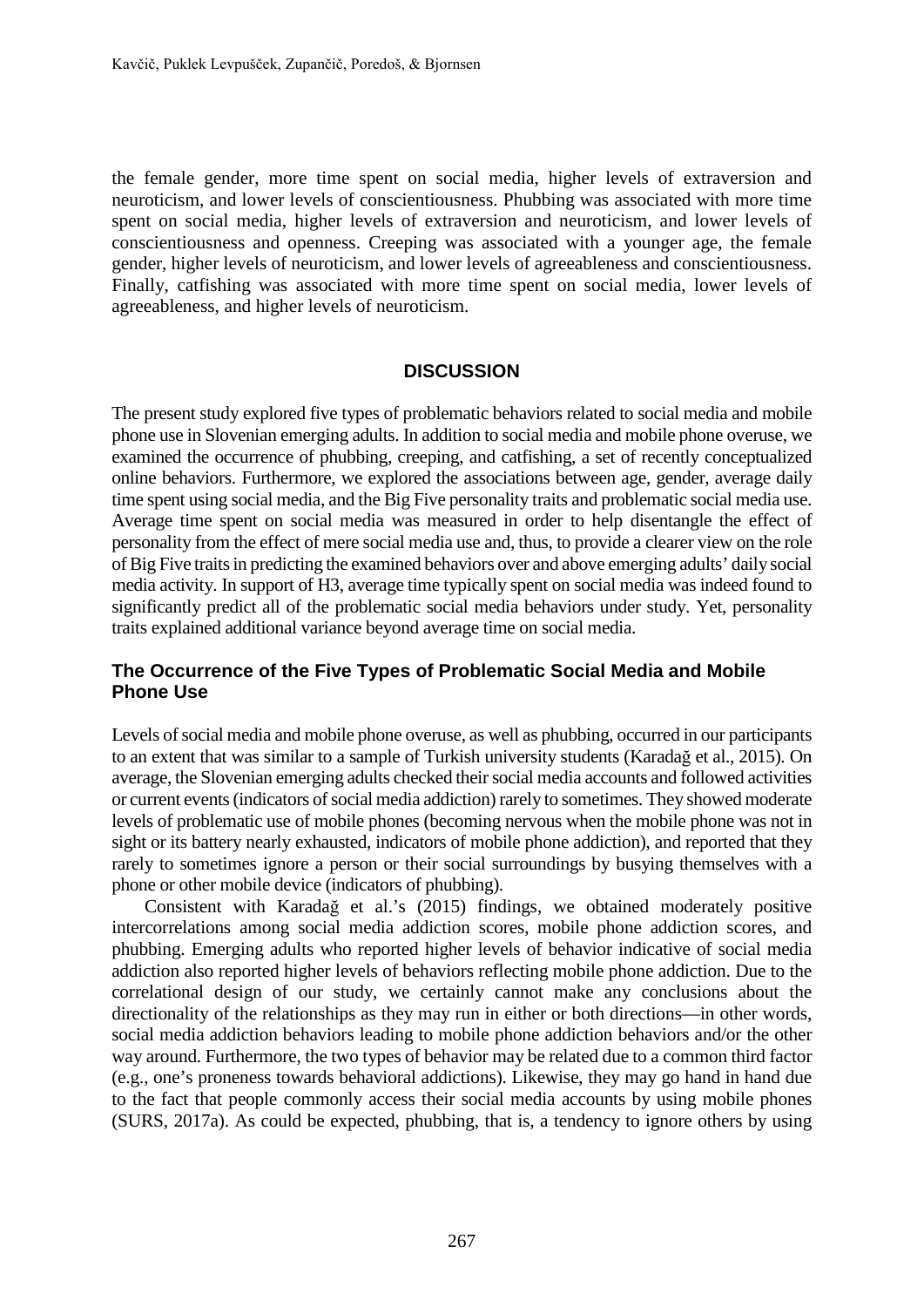one's mobile phone (Karadağ et al., 2015), was associated specifically with indicators of mobile phone addiction, while creeping and catfishing were related particularly to social media addictive behaviors. Again, caution is need when interpreting the direction of these associations.

The average level of self-reported creeping in our participants was low to moderate, suggesting that, from time to time, they browse someone's social media sites without that person's knowledge and without posting anything on the site. While both creeping and catfishing represent socially undesirable behaviors (Drouin et al., 2016; Underwood & Ehrenreich, 2017), levels of creeping were higher in our study than levels of catfishing. Possibly, the passive nature of creeping behavior as opposed to the active deception involved in catfishing makes the former less objectionable or at least easier to admit than the latter. Moreover, our results suggest that creeping and catfishing are also positively associated with excessive engagement in social media and mobile phone behaviors.

Catfishing refers to people pretending to be different on social media than they are in reality (Bjornsen, 2018). Thus, it can be considered a deceptive behavior since it reflects a modification of one's identity. Even though people nowadays expect that others lie about their characteristics on the Internet (Drouin et al., 2016), our participants reported that they never or almost never altered their identity on social media. A comparable level of catfishing was found in a sample of U.S. college students (Bjornsen, Poredoš, Puklek Levpušček, Zupančič, & Kavčič, 2017). However, we cannot be certain whether the Slovenian participants avoided catfishing or were simply less willing to admit to such behavior.

## **The Role of Age and Gender in Five Types of Problematic Mobile Phone and Social Media Use**

Gender plays a significant role in various digital technology-associated behaviors, such as preference for online activities (Ha & Hwang, 2014), Internet addiction (Geser, 2006; Jang & Ji, 2012), self-control (Nakhaie, Silverman, & LaGrange, 2000), and communication etiquette (Forgays, Hyman, & Schreiber, 2014). In line with research from different countries and diverse cultural backgrounds (e.g., Andreassen et al., 2013; Baron & Campbell, 2012; Geser, 2006; Karadağ et al., 2015), our female participants scored higher on both social media and mobile phone addiction behaviors, partially supporting H1. Females also exhibited higher levels of creeping than males, which we did not predict. Although creeping is considered a potentially problematic online behavior, its passive nature (in contrast to catfishing) may make it somewhat less socially controversial or objectionable, especially in female emerging adults. Higher levels of creeping among females may also, at least partly, reflect their more frequent engagement in social media and mobile phone use. It should be noted, however, that females reported higher levels of social media and mobile phone addictive behaviors and creeping, even after taking into account the emerging adults' age, time spent on social media, and personality traits. Contrary to our prediction based on the extant research, gender did not significantly predict phubbing. Even though previous research suggests that females may be more likely to engage in phubbing (Chotpitayasunondh & Douglas, 2016; Karadağ et al., 2015), those in our sample may have (relative to males) somewhat suppressed this socially undesirable activity due to the presence of other people in the context of phubbing or were simply more affected by the social desirability bias than males. Thus, the gender differences, if they actually exist, were neutralized.

Younger people use social network sites (Chou, Hunt, Beckjord, Moser, & Hesse, 2009; Kuss & Griffiths, 2011; McAndrew & Jeong, 2012) and the Internet in general (Bernier &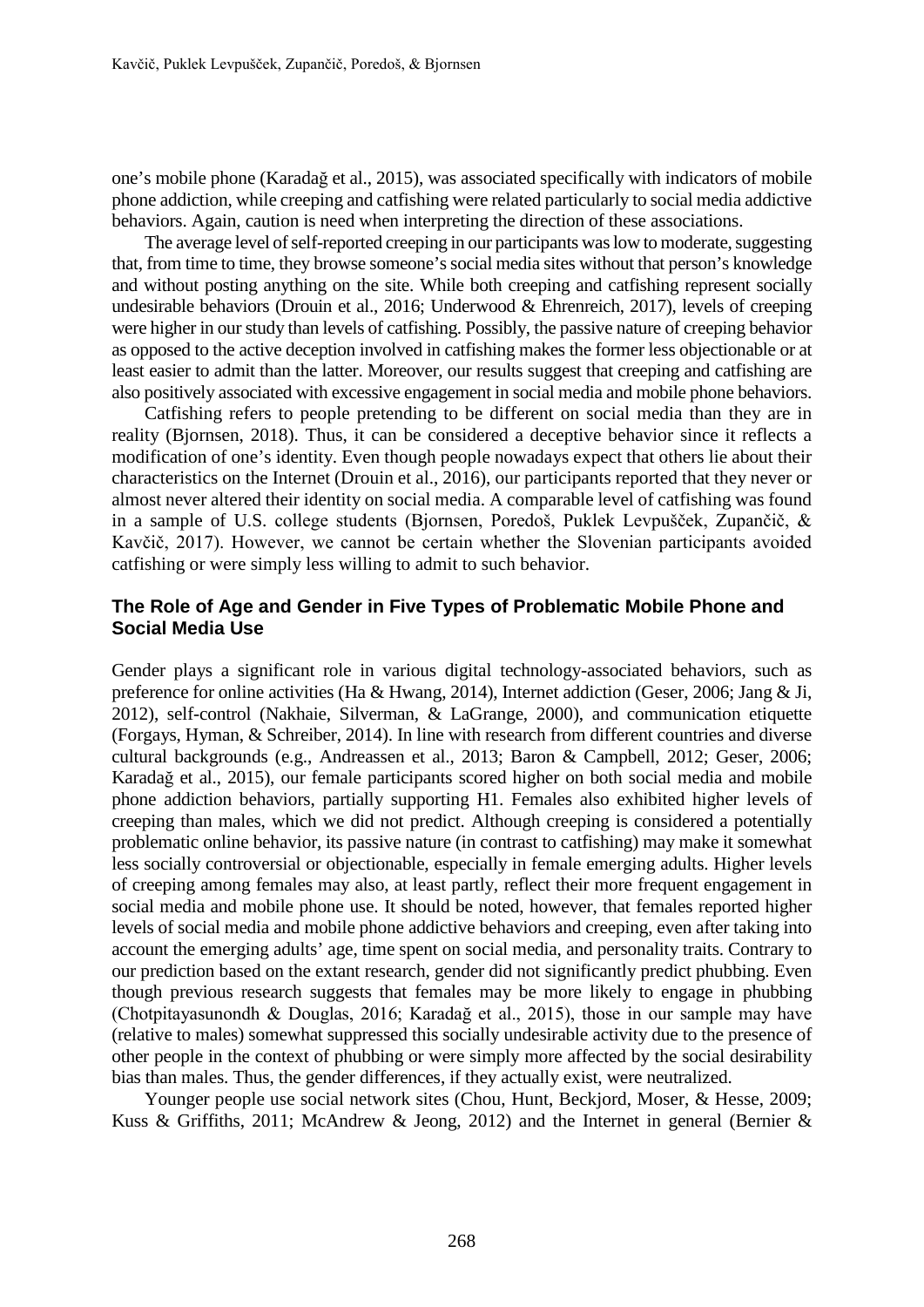LaFlamme, 2005) more often than older people. As impulsivity and addictive behaviors are also more common among younger age groups (Griffiths, 1996), extant studies correspondingly report negative relations between age and both mobile phone addiction (Andreassen et al., 2013; Bianchi & Phillips, 2005; Khang et al., 2012; Smetaniuk, 2014) and social media addiction (Andreassen et al., 2013; Karadağ et al., 2015). Our results generally concur with those findings and extend them to other types of problematic social media and mobile phone use (except for catfishing), supporting H2. However, the associations between age and social media overuse and phubbing notably diminished after taking into account time spent on social media and personality traits. This suggests that the respective characteristics may explain age-related differences in levels of social media addiction and phubbing. Nevertheless, the lower rates of mobile phone overuse and creeping among older emerging adults was evident even after taking into account gender, time spent on social media, and personality. Although the relations between emerging adults' age and problematic social media and mobile phone use were rather modest, the outcomes suggest that, within the period of emerging adulthood, mobile phone addiction and creeping may decrease as young people approach adulthood.

# **The Role of Personality Traits in Five Types of Problematic Mobile Phone and Social Media Use**

As expected (H4), concurrently assessed personality traits uniquely predicted problematic mobile phone and social media use in a manner supporting five out of seven predictions, over and above the emerging adults' background characteristics and time typically devoted to social media activity. This concurs with the notion that dispositional tendencies to feel, think, and act in a certain way across time and contexts represent a crucial source of a wide range in human behavior (e.g., Funder, 2008), which our results now extend to recently identified behaviors associated with new information–communication technologies. Furthermore, our study reveals that the emerging adults' self-reports on the five basic personality traits differentially predict the types of disruptive or problematic mobile phone and social media use, supporting the distinctiveness of these online behaviors.

In addition to previous research demonstrating neuroticism as a risk factor in a variety of behavioral addictions, including social media addiction (Andreassen et al., 2013) and mobile phone addiction (Augner & Hacker, 2012; Ehrenberg et al., 2008; Hong et al., 2012; J. A. Roberts et al., 2015; Smetaniuk, 2014), the trait played an overarching role across the five behaviors under study (in support of H4). Communication through mobile phones and social media, as opposed to in-person communication, may be more common among emerging adults with higher levels of neuroticism due to social anxiety (Ehrenberg et al., 2008), general proneness towards anxiety, lack of self-confidence, reliance on avoidant coping strategies, and ruminative identity exploration (Luyckx, Klimstra, Duriez, Schwartz, & Vanhalst, 2012).

Lower levels of conscientiousness in our participants predicted higher levels of both social media and mobile phone addictive behavior (supporting H4), as well as higher levels of phubbing and creeping. The findings are consistent with the previously documented role of conscientiousness in social media addiction (Andreassen et al., 2012, 2013; Wilson et al., 2010), mobile phone addiction (J. A. Roberts et al., 2015), and phubbing (Chotpitayasunondh  $\&$ Douglas, 2016). It seems that individuals with poor levels of voluntary impulse control, inhibition, and capability in delaying immediate gratification—manifested in low levels of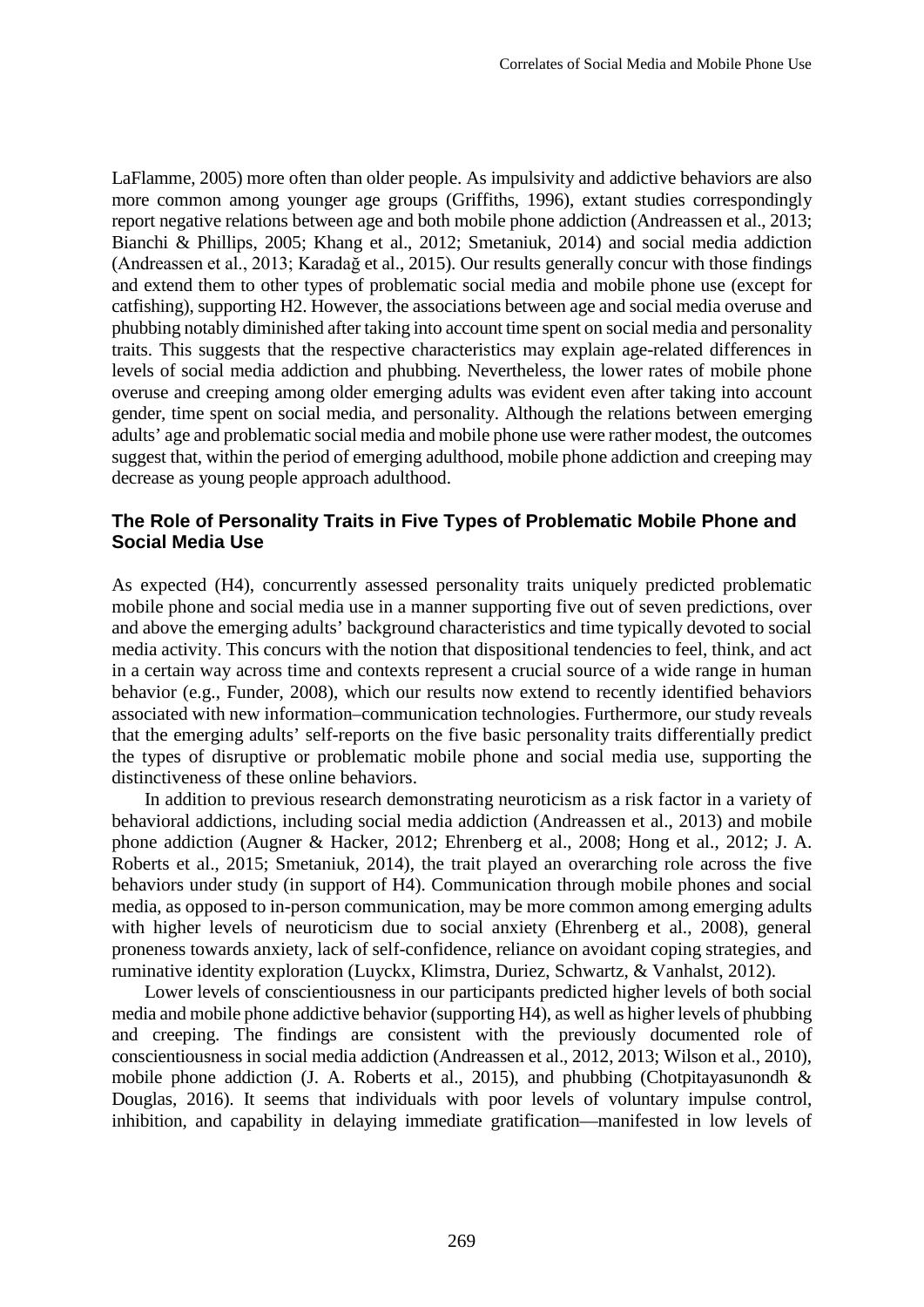discipline, organization, determination, and perseverance—tend to spend more time on social media and mobile phones and more time creeping others online and are more likely to interrupt real-life social interactions by attending to their mobile phones. Our results also are congruent with the idea that social networks serve as an opportunity for individuals low in conscientiousness to procrastinate (Gosling, Augustine, Vazire, Holtzman, & Gaddis, 2011), which may be relevant not only for social media use but for mobile phone use as well.

Extraversion specifically predicted mobile phone overuse (in line with H4) and phubbing in our sample. The positive association between extraversion and mobile phone overuse supports previous findings (Andreassen et al., 2013; Bianchi & Phillips, 2005; Smetaniuk, 2014) and appears consistent with the extraverts' need for socializing (e.g., John et al., 2008). Thus, they seem likely to use mobile phones as a medium to seek out and maintain a wide range of social contacts (Andreassen et al., 2013; Gosling et al., 2011). Moreover, due to their inclination to strive for rewards and stimulation in general (Costa & McCrae, 1992), extraverts may use mobile phones for nonsocial stimulation purposes as well (Bianchi & Phillips, 2005).

Whereas past research indicates positive relations between openness and frequency of social media use (Correa, Hinsley, & De Zuniga, 2010), social media and mobile phone use is no longer regarded as a novel activity by young people. Thus, curiosity and susceptibility to novel, diverse experiences (high openness) may no longer predispose individuals to more frequent use of social media. Indeed, more recent findings by Andreassen et al. (2013) showed an inverse relation of openness with mobile phone overuse. Accordingly, we expected that openness would negatively predict mobile phone addictive behaviors (H4), but the negative association was not statistically significant. The results suggest, in line with the outcomes of other studies (Ehrenberg et al., 2008; J. A. Roberts et al., 2015), that openness may not be a crucial factor in mobile phone overuse. Nonetheless, the trait may play an important role in emerging adults' (less frequent) phubbing. Our findings showed that the less broad-minded emerging adults, who are less likely to accept new ideas and activities and/or try new behaviors, are more likely to engage in socially inappropriate phubbing than their more open-minded peers.

Finally, agreeableness displayed negative associations with creeping and catfishing. As the trait is particularly important in establishing and maintaining positive interpersonal relationships, it seems that more helpful, friendly, trusting, pleasant emerging adults tend to avoid mobile phone and social media behaviors that could harm their relationships. Hence, agreeableness may represent a protective factor against problematic online behaviors (Andreassen et al., 2013). Also, higher levels of empathy in agreeable individuals (Nettle, 2007) could inhibit them from doing things they perceive as unpleasant. Although all of the types of online behaviors we examined may be considered socially undesirable, our results imply that this may be particularly the case for creeping and catfishing.

## **Limitations and Future Directions**

Certain limitations of the present study should be highlighted. The data were based on self-report measures, which are subject to various biases (Podsakoff, MacKenzie, Lee, & Podsakoff, 2003). One possible bias is the social desirability bias, although it may have been lessened by the anonymous online data collection procedure we applied in our study. However, the possibility of a common method bias<sup>2</sup> remains. In addition, the study relied on a convenience sample of Slovenian emerging adults, overrepresented by females, younger emerging adults, and university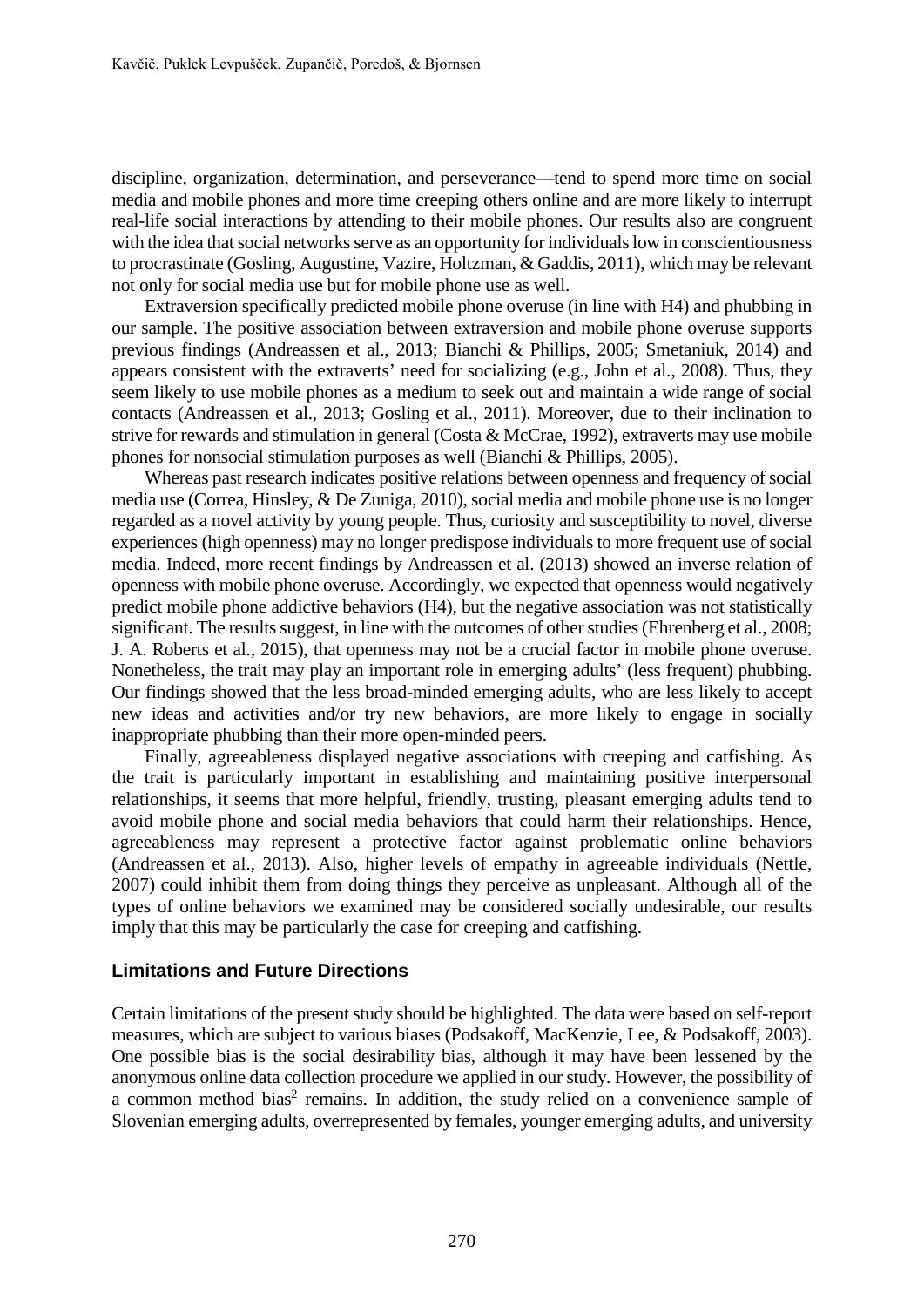students, limiting the generalizability of the results. Due to the sampling and data gathering procedure, the sample may have suffered from self-selection bias. We speculate that emerging adults who daily devote more time engaging in online activities were more likely to participate. Based on their personality tendencies, one could also expect that more extraverted, agreeable, and open individuals were more likely to fill out the survey. However, as practically all emerging adults in Slovenia use smartphones (SURS, 2017a), spend time online daily (SURS, 2017b), and seem to spend a notable portion of the day on social media, other Internet sites, and mobile phones (Coyne et al., 2013), we would not expect large discrepancies in the results if a different procedure was employed. Further, we did not ask the participants to report on the specific social media platforms they use, which could be related to problematic mobile phone and social media use, though it is less likely to affect the association of background and personality characteristics with the studied behaviors.

Our cross-sectional and correlational study design precludes any causal conclusions or inferences on directionality of the relationships obtained. Longitudinal studies using crosslagged panel designs are needed to elucidate the direction of associations found in this and previous studies. Finally, the links between the Big Five and the problematic aspects of social media and mobile phone use were rather modest, suggesting that other psychological characteristics may be involved. Promising sets of personal characteristics to be investigated in the future are specific personality traits, such as the Dark Triad: narcissism, Machiavellianism, and psychopathy (e.g., Buckels, Trapnell, & Paulhus, 2014; Fox & Rooney, 2015), and measures of executive function (e.g., Billieux, 2012; Zhou, Zhou, & Zhu, 2016). Likewise, future studies with large age-heterogeneous and gender-balanced samples could further examine possible moderating roles of age and gender in the relations between personality traits and problematic use of social media and mobile phones.

#### **CONCLUSIONS**

Taken together, the results of the present study indicate that behaviors associated with problematic use of social media and mobile phones (except catfishing) are relatively common among emerging adults in Slovenia. Nevertheless, the prevalence of those behaviors may have been somewhat underestimated due to social desirability bias (King & Bruner, 2000). Our findings further suggest that the respective online behaviors tend to be lower among older than younger emerging adults (partly due to a lower amount of time spent on social media) even within the limited age range, and that females engage in slightly higher levels of both social media and mobile phone overuse and creeping than males. In addition, we documented a unique contribution of the Big Five personality traits to the five types of problematic social media and mobile phone use. High neuroticism and low conscientiousness appeared to be the main personality risk factors. The Big Five also showed differential relations with emerging adults' problematic use of social media and mobile phones, implying that various problem behaviors associated with modern technology and their factors should be studied separately. In addition, these results suggest that each personality trait can be regarded as a risk or a protective factor in various human behaviors. For example, while extraversion is generally considered a desirable trait in Western societies (e.g., Cain, 2012) and is associated with some positive outcomes (e.g., subjective well-being; Steel, Schmidt, & Shultz, 2008), it may predispose individuals to higher levels of mobile phone use and phubbing.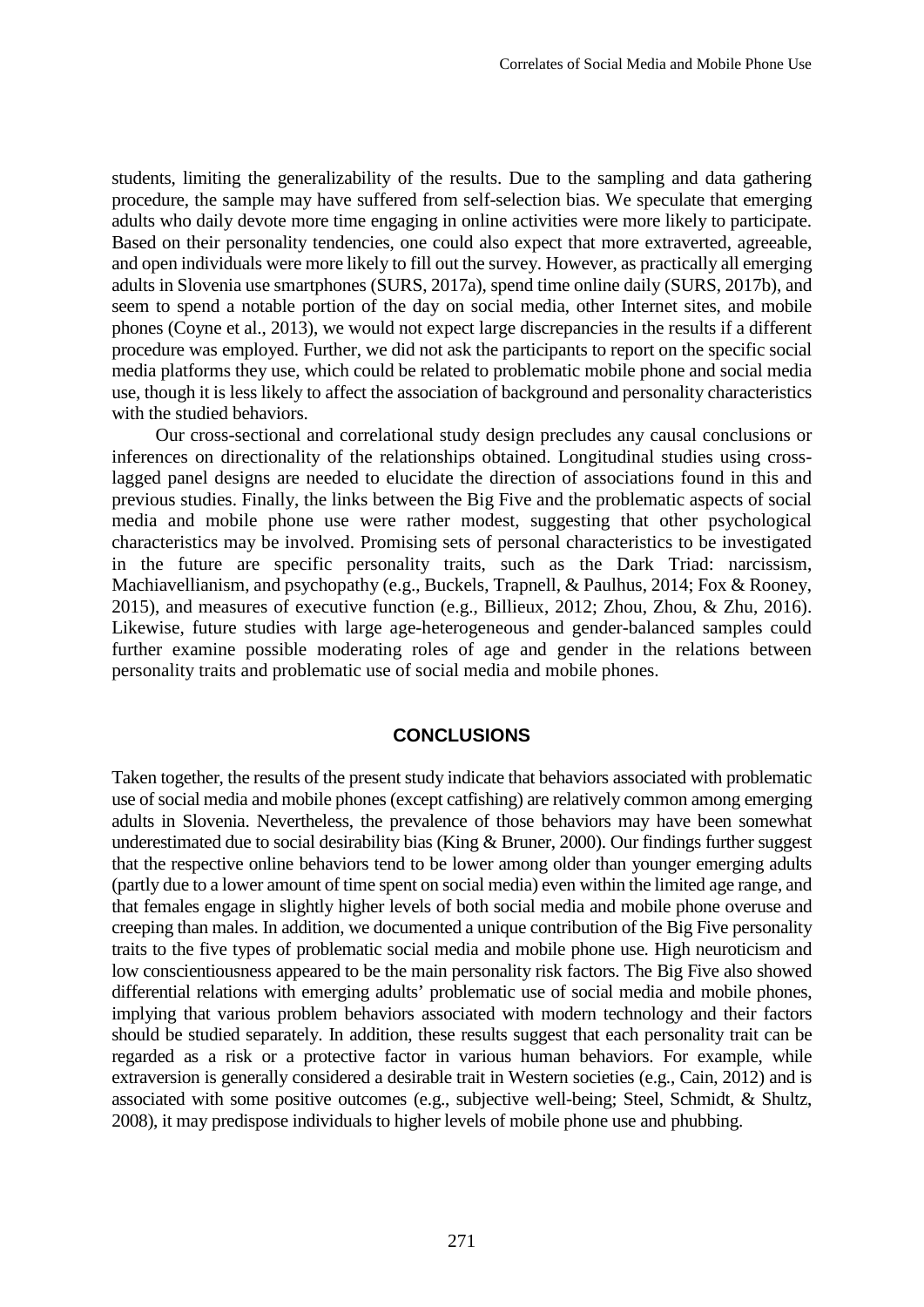#### **IMPLICATIONS FOR APPLICATION**

The present study reveals age-related decline in social media and mobile phone overuse, phubbing, and creeping within emerging adulthood, with a negative age effect on mobile phone overuse and creeping remaining evident even after accounting for time typically spent on social media and personality traits. Additionally, females reported higher levels of social media and mobile phone overuse and creeping than males. Thus, educators and policy makers should target their prevention and intervention programs not only on adolescents and/or boys, but also on (younger) emerging adults, especially females. The findings regarding the role of personality in problematic aspects of social media and mobile phone use suggest that education and intervention would benefit from taking into account individuals' personality traits. For example, educators might inform young people (and general public) why individuals with certain personality configuration may be more susceptible to social media and mobile phone overuse. More precisely, young people high in neuroticism and/or low in conscientiousness should be identified and focused on as they seem to be particularly at risk for problematic behavior related to social media and mobile phone and the potential consequences. For example, individuals high in neuroticism might benefit from learning effective strategies of coping with anxiety in order to prevent spending a lot of time on social media and/or mobile phone; behavior modification techniques could be used with individuals low in conscientiousness in order to increase focus on important goals, develop habits that decrease chances for social media and mobile phone overuse (e.g., leaving the mobile phone in another room when studying), and so on.

Lastly, although our measurement of catfishing was primarily exploratory, and participants reported comparatively lower levels of this behavior compared to the other problematic behaviors, we note that higher levels of this behavior were significantly associated with lower agreeableness, higher neuroticism, and more time spent on social media. The limited extant research (Gil-Or et al., 2015; Kaskazi, 2014) indicates that presenting a false identity on social media may be connected to, or contribute to, pathological traits. We therefore suggest that clinicians who work with emerging adults that spend comparatively more time on social media may want to pay special attention to the presence of catfishing or similar behaviors.

# **ENDNOTES**

- 1. The DSM-5 added a subsection on "Non-substance-related disorders" to the category of "Substancerelated and Addictive Disorders," but presently the only condition with defined criteria is the gambling disorder. Other conditions were also considered with the problematic use of the Internet (including gaming, social networking, etc.) noted as potentially addictive (Potenza, 2014). The addictive nature of social media is indicated mainly by the mental preoccupation and negligence of other aspects of social functioning, and possibly also abstinence symptoms when faced with sudden cessation of social networking (Pantic, 2014). Similarly, mobile phone addiction shares a number of criteria similar to those of dependence in psychiatric classifications (Kwon et al., 2013). The focus of this study is on self-reported occurrence of behaviors reflecting excessive use of social media and mobile phones and not on clinical diagnosis of addiction. However, as previous studies of these behaviors (and associated questionnaires) tend to apply the term addiction we cautiously use it as well.
- 2. The common method bias refers to the possibility that associations between variables measures are attributable, at least in part, to the same measurement method (in our case, all variables were assessed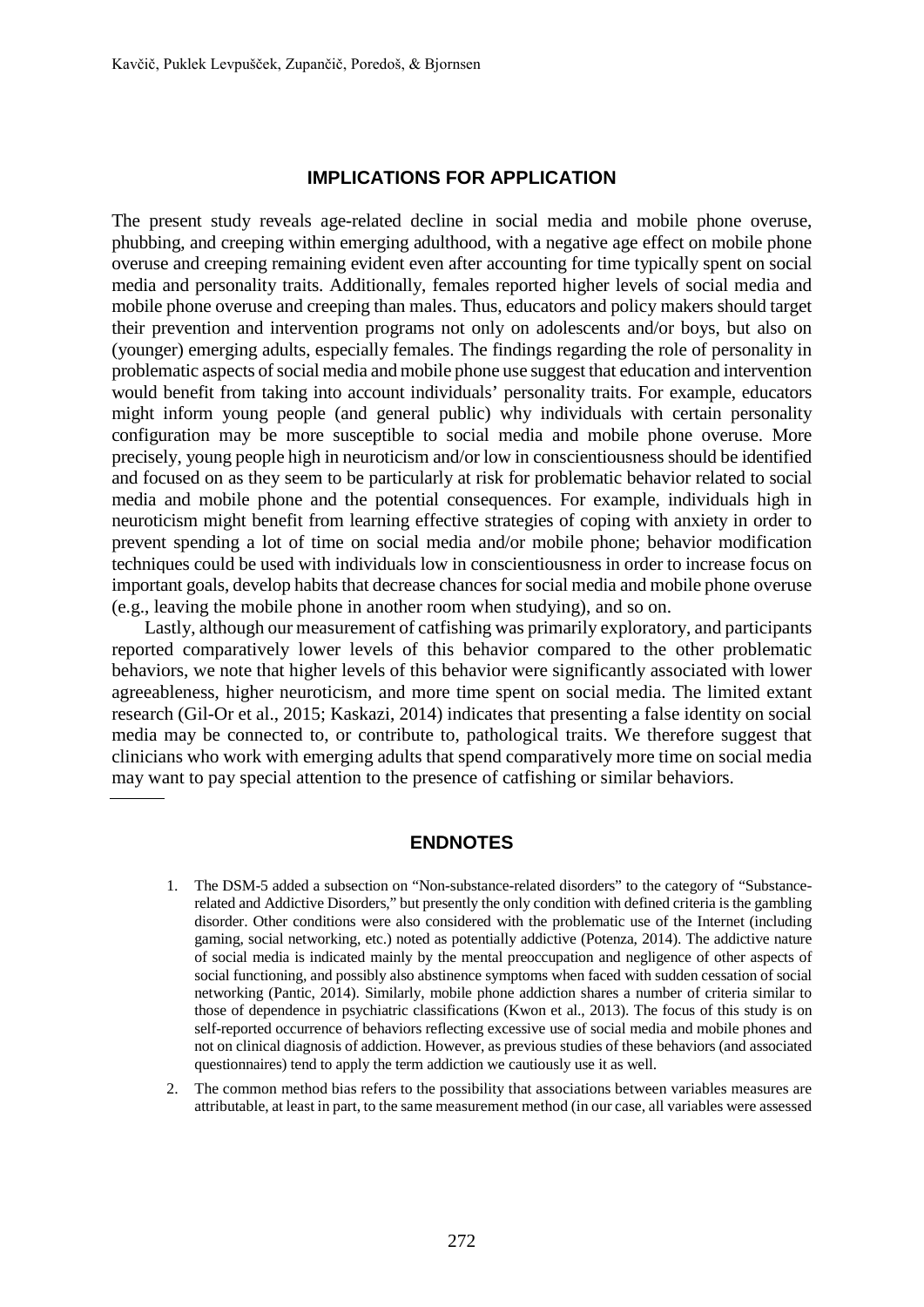by questionnaires) rather that solely to associations between constructs the measures are assumed to represent (Podsakoff et al., 2012).

#### **REFERENCES**

- Andreassen, C. S. (2015). Online social network site addiction: A comprehensive review. *Current Addiction Reports*, *2*(2), 175–184. https://doi.org/10.1007/s40429-015-0056-9
- Andreassen, C. S., Griffiths, M. D., Gjertsen, S. R., Krossbakken, E., Kvam, S., & Pallesen, S. (2013). The relationships between behavioral addictions and the five-factor model of personality. *Journal of Behavioral Addictions, 2*(2), 90–99. https://doi.org/10.1556/JBA.2.2013.003
- Andreassen, C. S., Torsheim, T., Brunborg, G. S., & Pallesen, S. (2012). Development of a Facebook addiction scale. *Psychological Reports*, *110*(2), 501–517. [https://doi.org/10.2466/02.09.18.PR0.110.2.501-517](https://doi.org/10.2466%2F02.09.18.PR0.110.2.501-517)
- Arnett, J. J. (2000). Emerging adulthood: A theory of development from the late teens through the twenties. *American Psychologist, 55*(5), 469–480. https://doi.org/10.1037/0003-066X.55.5.469
- Arnett, J. J. (2006). Emerging adulthood: Understanding the new way of coming of age. In J. J. Arnett & J. L. Tanner (Eds.), *Emerging adults in America: Coming of age in the 21st century* (pp. 1–19). Washington, DC, USA: American Psychological Association.
- Augner, C., & Hacker, G. W. (2012). Associations between problematic cell phone use and psychological parameters in young adults. *International Journal of Public Health, 57*(2), 437–441. <https://doi.org/10.1007/s00038-011-0234-z>
- Avsec, A., & Sočan, G. (2007). Vprašalnik petih velikih faktorjev BFI [The Big Five Inventory BFI]. In A. Avsec (Ed.), *Psihodiagnostika osebnosti* (pp. 171–178). Ljubljana, Slovenia: Department of Psychology, University of Ljubljana.
- Babadi-Akashe, Z., Zamani, B. E., Abedini, Y., Akbari, H., & Hedayati, N. (2014). The relationship between mental health and addiction to mobile phones among university students of Shahrekord, Iran. *Addiction & Health*, *6*(3-4), 93–99.
- Baker, D. A., & Algorta, G. P. (2016). The relationship between online social networking and depression: A systematic review of quantitative studies. *Cyberpsychology, Behavior, and Social Networking*, *19*(11), 638– 648. https://doi.org/10.1089/cyber.2016.0206
- Baron, N. S., & Campbell, E. M. (2012). Gender and mobile phones in cross-national context. *Language Sciences, 34*(1), 13–27. https://doi.org/10.1016/j.langsci.2011.06.018
- Beranuy, M., Oberst, U., Carbonell, X., & Chamarro, A. (2009). Problematic Internet and mobile phone use and clinical symptoms in college students: The role of emotional intelligence. *Computers in Human Behavior, 25*(5), 1182–1187.<https://doi.org/10.1016/j.chb.2009.03.001>
- Bernier, C., & LaFlamme, S. (2005). Usages d'Internet selon le genre et l'âge: une double différenciation [Uses of the Internet according to genre and age: A double differentiation]. *Canadian Review of Sociology, 42*(3), 301–323. https://doi.org/10.1111/j.1755-618X.2005.tb00842.x
- Bianchi, A., & Phillips, J. G. (2005). Psychological predictors of problem cell phone use. *Cyberpsychology & Behavior, 8*(1), 39–51. https://doi.org/10.1089/cpb.2005.8.39
- Billieux, J. (2012). Problematic use of the mobile phone: A literature review and a pathways model. *Current Psychiatry Reviews*, *8*, 299–307. https://doi.org/10.2174/157340012803520522
- Billieux, J., & Van der Linden, M. (2012). Problematic use of the Internet and self-regulation: A review of the initial studies. *The Open Addiction Journal, 5,* 24–29. https://doi.org/10.2174/1874941001205010024
- Bjornsen, C. (2016, September). *Individuation in relation to addictive mobile phone use and social media use*. Paper presented at the XV Biennial Conference of the European Association for Research on Adolescence, La Barrosa, Spain.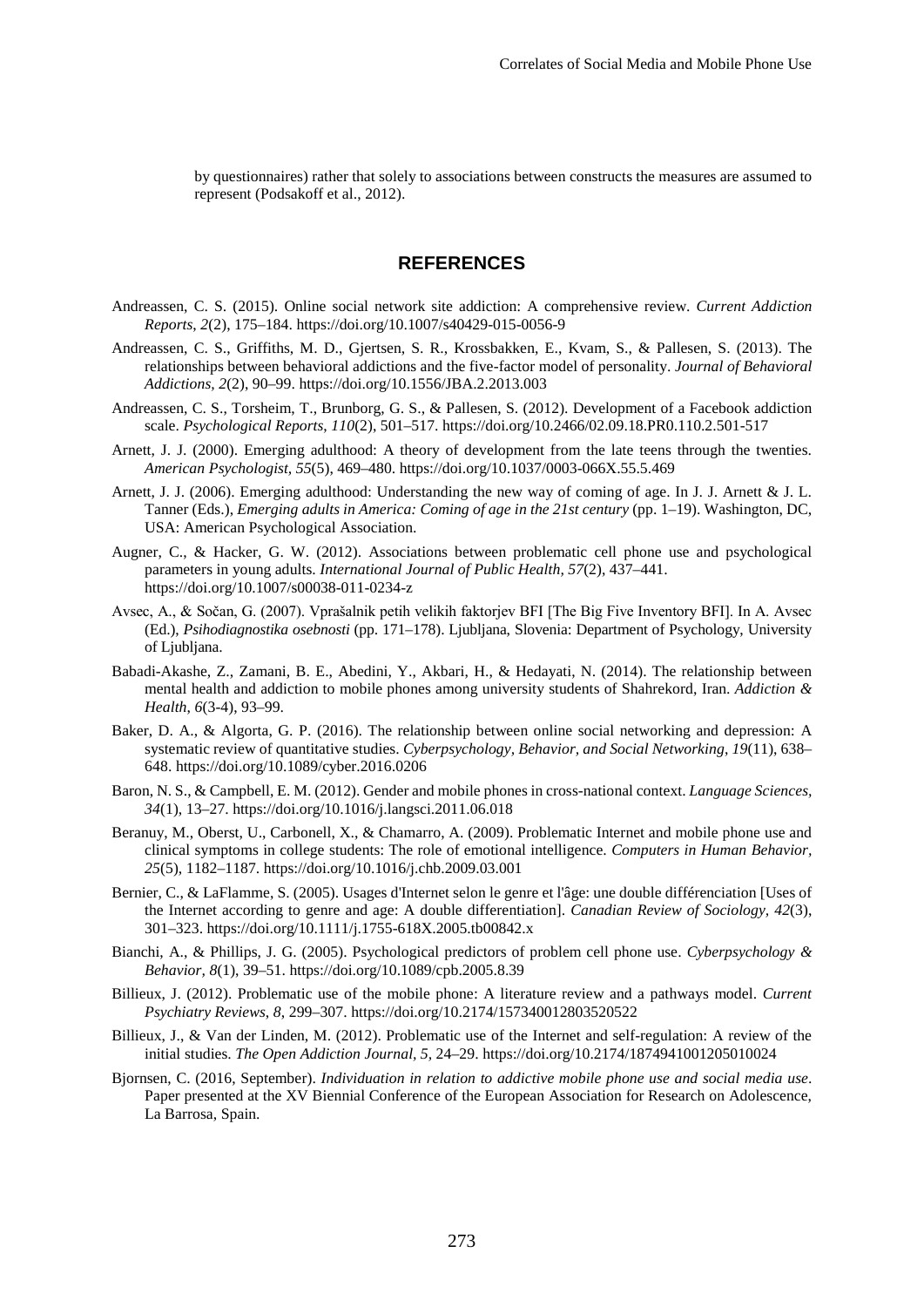- Bjornsen, C. (2018). Social media use and emerging adulthood. In M. Zupančič & M. Puklek Levpušček (Eds.), *Prehod v odraslost: Sodobni trendi in raziskave* [Emerging adulthood: Current trends and research] (pp. 193–223). Ljubljana, Slovenia: Znanstvena založba Filozofske fakultete.
- Bjornsen, C., Poredoš, M., Puklek Levpušček, M., Zupančič, M., & Kavčič, T. (2017, September). *Positive and negative social media use and personality traits across cultures.* Paper presented at the 18<sup>th</sup> European Conference on Developmental Psychology, Utrecht, the Netherlands.
- Bjornsen, C., Simpkins, K., Burgess, S., Dunbar, H., Vanhook-Davis, T., & Hackett, B. (2017, May). *Friend or faux? Personality traits and types of social media use*. Paper presented at the 29<sup>th</sup> Annual Convention of the Association for Psychological Science, Boston, MA, USA.
- Buckels, E. E., Trapnell, P. D., & Paulhus, D. L. (2014). Trolls just want to have fun. *Personality and Individual Differences*, *67*, 97–102. https://doi.org/10.1016/j.paid.2014.01.016
- Cain, S. (2012). *[Quiet: The power of introverts in a world that can't stop talking](https://www.goodreads.com/book/show/8520610-quiet)*. New York, NY, USA:Crown Publishers.
- Caspi, A., & Gorsky, P. (2006). Online deception: Prevalence, motivation, and emotion. *CyberPsychology & Behavior, 9*(1), 54–59.
- Chen, W., Fan, C.-Y., Liu, Q.-X., Zou, Z.-K., & Xie, X.-C. (2016). Passive social network site use and subjective well-being: A moderated mediation model. *Computers in Human Behavior, 64,* 507–514. https://doi.org/10.1016/j.chb.2016.04.038
- Chotpitayasunondh, V., & Douglas, K. M. (2016). How "phubbing" becomes the norm: The antecedents and consequences of snubbing via smartphone. *Computers in Human Behavior, 63*, 9–18. https://doi.org/10.1016/j.chb.2016.05.018
- Chou, W. S., Hunt, Y. M., Beckjord, E. B., Moser, R. P., & Hesse, B. W. (2009). Social media use in the United States: Implications for health communication. *Journal of Medical Internet Research, 11*(4), e48. https://doi.org/10.2196/jmir.1249
- Cohen, J. (1992). A power primer. *Psychological Bulletin, 112*(1), 155–159.
- Correa, T., Hinsley, A. W., & De Zuniga, H. G. (2010). Who interacts on the Web?: The intersection of users' personality and social media use. *Computers in Human Behavior*, *26*(2), 247–253. https://doi.org/10.1016/j.chb.2009.09.003
- Costa, P. T., & McCrae, R. R. (1980). Influence of extraversion and neuroticism on subjective well-being: Happy and unhappy people. *Journal of Personality and Social Psychology, 38*, 668–678. https://doi.org/10.1037/0022-3514.38.4.668
- Costa, P. T., & McCrae, R. R. (1992). Four ways five factors are basic. *Personality and Individual Differences, 13*(6), 653–665. https://doi.org/10.1016/0191-8869(92)90236-I
- Coyne, S. M., Padilla-Walker, L. M., & Howard, E. (2013). Emerging in a digital world: A decade review of media use, effects, and gratifications in emerging adulthood. *Emerging Adulthood, 1*(2), 125–137. https://doi.org/10.1177/2167696813479782
- Crocetti, E., & Tagliabue, S. (2016). Are being responsible, having a stable job, and caring for the family important for adulthood? Examining the importance of different criteria for adulthood in Italian emerging adults. In R. Žukauskienė (Ed.), *Emerging adulthood in a European context* (pp. 33–53). New York, NY, USA: Psychology Press.
- Drouin, M., Miller, D., Wehle, S. M. J., & Hernandez, E. (2016). Why do people lie online? "Because everyone lies on the Internet." *Computers in Human Behavior, 64,* 134–142. https://doi.org/10.1016/j.chb.2016.06.052
- Ehrenberg, A., Juckes, S., White, K. M., & Walsh, S. P. (2008). Personality and self-esteem as predictors of young people's technology use. *Cyberpsychology & Behavior*, *11*(6), 739–741. <https://doi.org/10.1089/cpb.2008.0030>
- Eurostat (2018). *Internet access and use statistics: Households and individuals*. Retrieved June 10, 2018, from https://ec.europa.eu/eurostat/statistics-

explained/index.php?title=Archive:Internet\_access\_and\_use\_statistics\_-\_households\_and\_individuals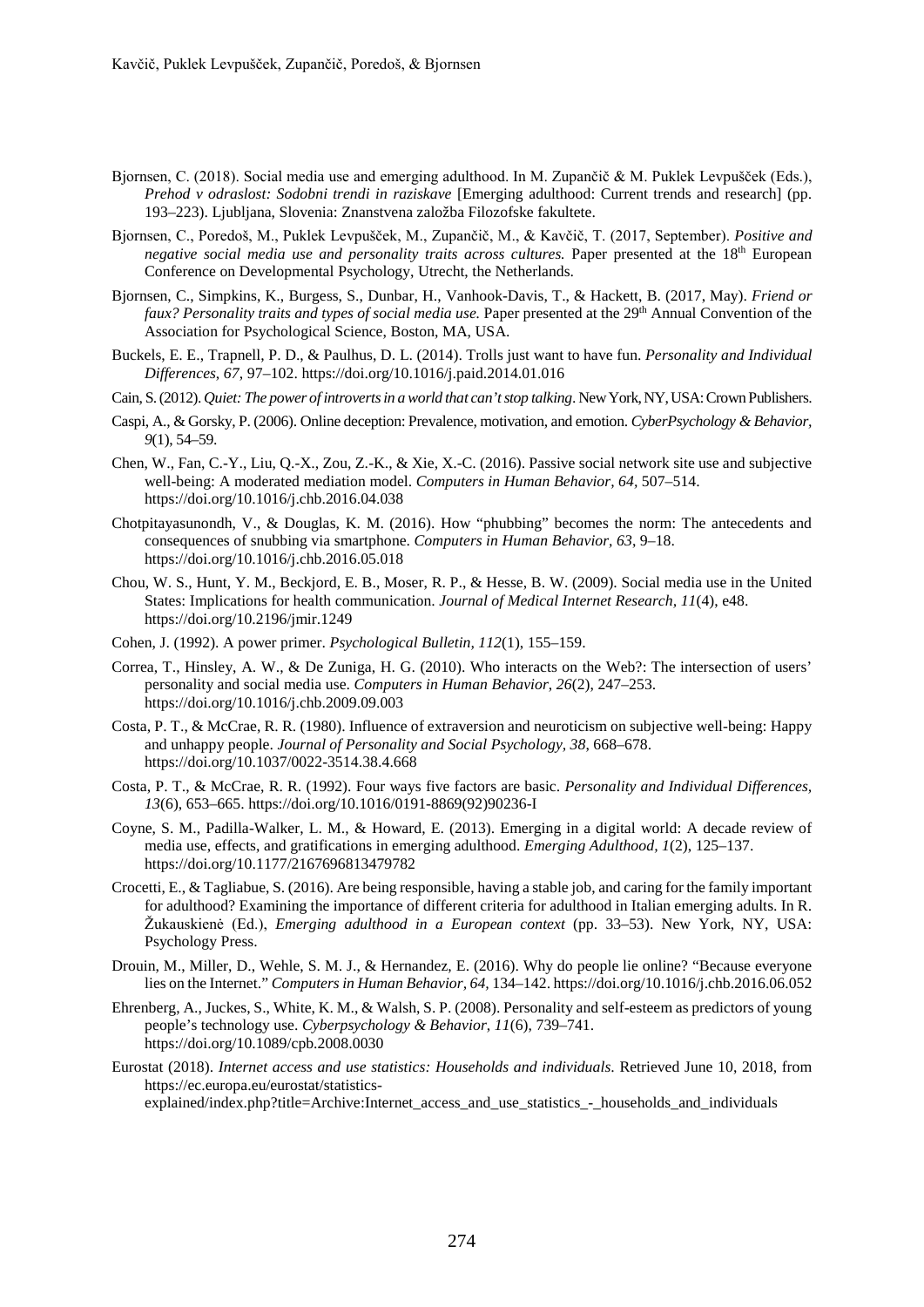Eurostat (2017). *[Digital economy and society](http://ec.europa.eu/eurostat/web/digital-economy-and-society)*. Retrieved July 15, 2017, from http://ec.europa.eu/eurostat/web/digital-economy-and-society/data/database

- Fierro Arias, D., & Moreno Hernández, A. (2007). Emerging adulthood in Mexican and Spanish youth: Theories and realities. *Journal of Adolescent Research, 22*(5), 476–503. https://doi.org/10.1177/0743558407305774
- Forgays, D. K., Hyman, I., & Schreiber. J. (2014). Texting everywhere for everything: Gender and age differences in cell phone etiquette and use. *Computers in Human Behavior, 31,* 314–321. https://doi.org/10.1016/j.chb.2013.10.053
- Fox, J., & Rooney, M. C. (2015). The Dark Triad and trait self-objectification as predictors of men's use and selfpresentation behaviors on social networking sites. *Personality and Individual Differences*, *76*, 161–165. https://doi.org/10.1016/j.paid.2014.12.017
- Frison, E., & Eggermont, S. (2016). Exploring the relationship between different types of Facebook use perceived online social support and adolescents' depressed mood. *Social Science Computer Review, 34*(2), 153–171. https://doi.org/10.1177/0894439314567449
- Funder, D. C. (2008). Persons, situations, and person–situation interactions. In O. P. John, R. W. Robins, & L. A. Pervin (Eds.), *Handbook of personality: Theory and research* (3rd ed., pp. 568–580). New York, NY, USA: Guilford Press.
- Geser, H. (2006). Are girls (even) more addicted? Some gender patterns of cell phone usage. *Sociology in Switzerland: Sociology of Mobile Phone,* [Online], 1–23. https://www.ssoar.info/ssoar/handle/document/32700
- Gil-Or, O., Levi-Belz, Y., & Turel, O. (2015). The "Facebook-self": Characteristics and psychological predictors of false self-presentation on Facebook. *Frontiers in Psychology*, *6*(99), [unpaginated]. https://doi.org/10.3389/fpsyg.2015.00099
- Goldberg, L. R. (1990). An alternative "description of personality": The Big Five factor structure. *Journal of Personality and Social Psychology, 59*, 1216–1229.
- Gosling, S. D., Augustine, A. A., Vazire, S., Holtzman, N., & Gaddis, S. (2011). Manifestations of personality in online social networks: Self-reported Facebook-related behaviors and observable profile information. *Cyberpsychology, Behavior, and Social Networking, 14*(9), 483–488. https://doi.org/10.1089/cyber.2010.0087
- Griffiths, M. (1996). Behavioural addiction: An issue for everybody? *Employee Counselling Today, 8*(3), 19–25. https://doi.org/10.1108/13665629610116872
- Guadagno, R. E., Okdie, B. M., & Kruse, S. A. (2012). Dating deception: Gender, online dating, and exaggerated self-presentation. *Computers in Human Behavior, 28*(2), 642–647.
- Ha, Y., & Hwang, W. J. (2014). Gender differences in Internet addiction associated with psychological health indicators among adolescents using a national Web-based survey. *International Journal of Mental Health and Addiction, 12*(5), 660–669.<https://doi.org/10.1007/s11469-014-9500-7>
- Hawi, N. S., & Samaha, M. (2016). To excel or not to excel: Strong evidence on the adverse effect of smartphone addiction on academic performance. *Computers & Education, 98*, 81–89. https://doi.org/10.1016/j.compedu.2016.03.007
- Holmgren, H. G., & Coyne, S. M. (2017). Can't stop scrolling!: Pathological use of social networking sites in emerging adulthood. *Addiction Research & Theory*, *25*(5), 375–382. <https://doi.org/10.1080/16066359.2017.1294164>
- Hong, F. Y., Chiu, S. I., & Huang, D. H. (2012). A model of the relationship between psychological characteristics, cell phone addiction and use of cell phones by Taiwanese university female students. *Computers in Human Behavior*, *28*(6), 2152–2159. https://doi.org/10.1016/j.chb.2012.06.020
- Jang, M. H., & Ji, E. S. (2012). Gender differences in associations between parental problem drinking and early adolescents' Internet addiction. *Journal for Specialists in Pediatric Nursing, 17*(4), 288–300. https://doi.org/10.1111/j.1744-6155.2012.00344.x
- Jenaro, C., Flores, N., Gómez-Vela, M., González-Gil, F., & Caballo, C. (2007). Problematic Internet and cellphone use: Psychological, behavioral, and health correlates. *Addiction Research & Theory*, *15*(3), 309–320. https://doi.org/10.1080/16066350701350247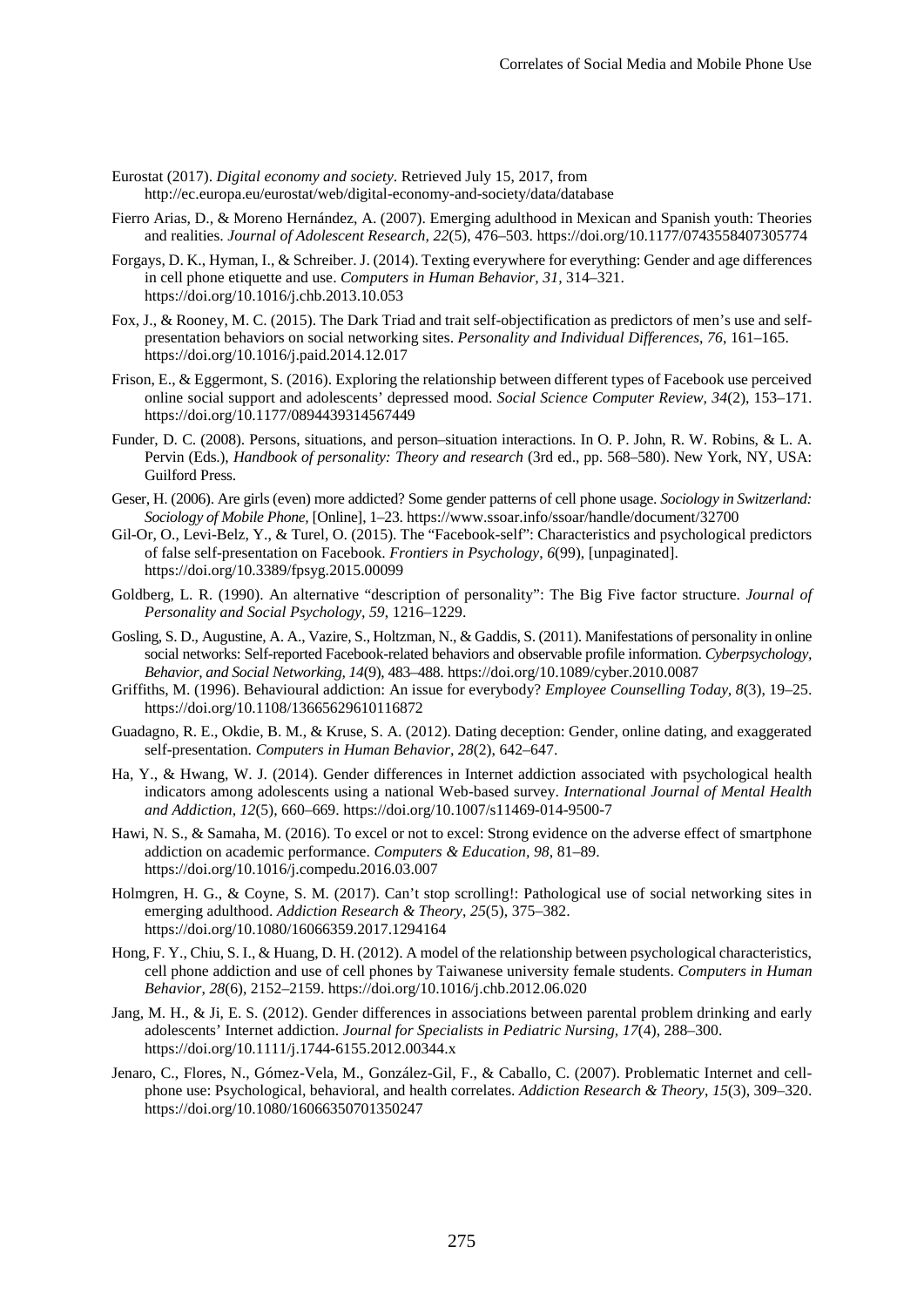- John, O. P., Donahue, E. M., & Kentle, R. L. (1991). *The Big Five Inventory, Versions 4a and 54*. Berkeley, CA, USA: University of California, Berkeley, Institute of Personality and Social Research.
- John, O. P., Naumann, L. P., & Soto, C. J. (2008). Paradigm shift to the integrative Big Five trait taxonomy. In O. P. John, R. W. Robins, & L. A. Pervin (Eds.), *Handbook of personality: Theory and research* (3rd ed., pp. 114– 158). New York, NY, USA: Guilford Press.
- John, O. P., & Srivastava, S. (1999). The Big Five trait taxonomy: History, measurement, and theoretical perspectives. In L. A. Pervin & O. P. John (Eds.), *Handbook of personality: Theory and research* (2nd ed., pp. 102–138). New York, NY, USA: Guilford Press.
- Kamphuis, J. H., Emmelkamp, P. M., & de Vries, V. (2004). Informant personality descriptions of post intimate stalkers using the five factor profile. *Journal of Personality Assessment, 82*(2), 169–178. https://doi.org/10.1207/s15327752jpa8202\_5
- Karadağ, E., Tosuntaş, Ş. B., Erzen, E., Duru, P., Bostan, N., Şahı̇n, B. M., Çulha, İ., & Babadağ, B. (2015). Determinants of phubbing, which is the sum of many virtual addictions: A structural equation model. *Journal of Behavioral Addictions*, *4*(2), 60–74. https://doi.org/10.1556/2006.4.2015.005
- Kaskazi, A. (2014). Social network identity: Facebook, Twitter, and identity negotiation theory. In *iConference 2014 Proceedings* (pp. 858–859). https://doi.org/10.9776/14276
- Khang, H., Kim, J. K., & Kim, Y. (2013). Self-traits and motivations as antecedents of digital media flow and addiction: The Internet, mobile phones, and video games. *Computers in Human Behavior, 29*(6), 2416–2424. https://doi.org/10.1016/j.chb.2013.05.027
- Khang, H., Woo, H.-J., & Kim, J. K. (2012). Self as an antecedent of cell phone addiction. *International Journal of Cell Communication, 10,* 65–79. https://doi.org/10.1504/IJMC.2012.044523
- King, M., & Bruner, G. (2000). Social desirability bias: A neglected aspect of validity testing. *Psychology and Marketing, 17*(2), 79–103. https://doi.org/10.1002/(SICI)1520-6793(200002)17:2<79::AID-MAR2>3.0.CO;2-0
- Kuss, D. J., & Griffiths, M. D. (2011). Online social networking and addiction: A review of the psychological literature. *International Journal of Environmental Research and Public Health, 8*(9), 3528–3552. <https://doi.org/10.3390/ijerph8093528>
- Kwon, M., Lee, J. Y., Won, W. Y., Park, J. W., Min, J. A., Hahn, C., Gu, X., Choi, K. H., & Kim, D. J. (2013). Development and validation of a smartphone addiction scale (SAS). *PloS One*, *8*(2), e56936.
- Liu, Q. Q., Zhou, Z. K., Yang, X. J., Niu, G. F., Tian, Y., & Fan, C. Y. (2017). Upward social comparison on social network sites and depressive symptoms: A moderated mediation model of self-esteem and optimism. *Personality and Individual Differences, 113*, 223–228. https://doi.org/10.1016/j.paid.2017.03.037
- Luyckx, K., Klimstra, T. A., Duriez, B., Schwartz, S. J., & Vanhalst, J. (2012). Identity processes and coping strategies in college students: Short-term longitudinal dynamics and the role of personality. *Journal of Youth and Adolescence, 41*, 1226–1239. https://doi.org/10.1007/s10964-012-9753-z
- Lup, K., Trub, L., & Rosenthal, L. (2015). Instagram #Instasad? Exploring associations among Instagram use, depressive symptoms, negative social comparison, and strangers followed. *Cyberpsychology, Behavior, and Social Networking*, *18*(5), 247–252. https://doi.org/10.1089/cyber.2014.0560
- Marengo, D., Longobardi, C., Fabris, M. A., & Settanni, M. (2018). Highly-visual social media and internalizing symptoms in adolescence: The mediating role of body image concerns. *Computers in Human Behavior, 82,*  63–69. https://doi.org/10.1016/j.chb.2018.01.003
- McAndrew, F. T., & Jeong, H. S. (2012). Who does what on Facebook? Age, sex, and relationship status as predictors of Facebook use. *Computers in Human Behavior*, *28*(6), 2359–2365. https://doi.org/10.1016/j.chb.2012.07.007
- Nakhaie, M. R., Silverman, R. A., & LaGrange, T. C. (2000). Self-control and social control: An examination of gender, ethnicity, class and delinquency. *The Canadian Journal of Sociology, 25*(1), 35–59. https://doi.org/10.2307/3341910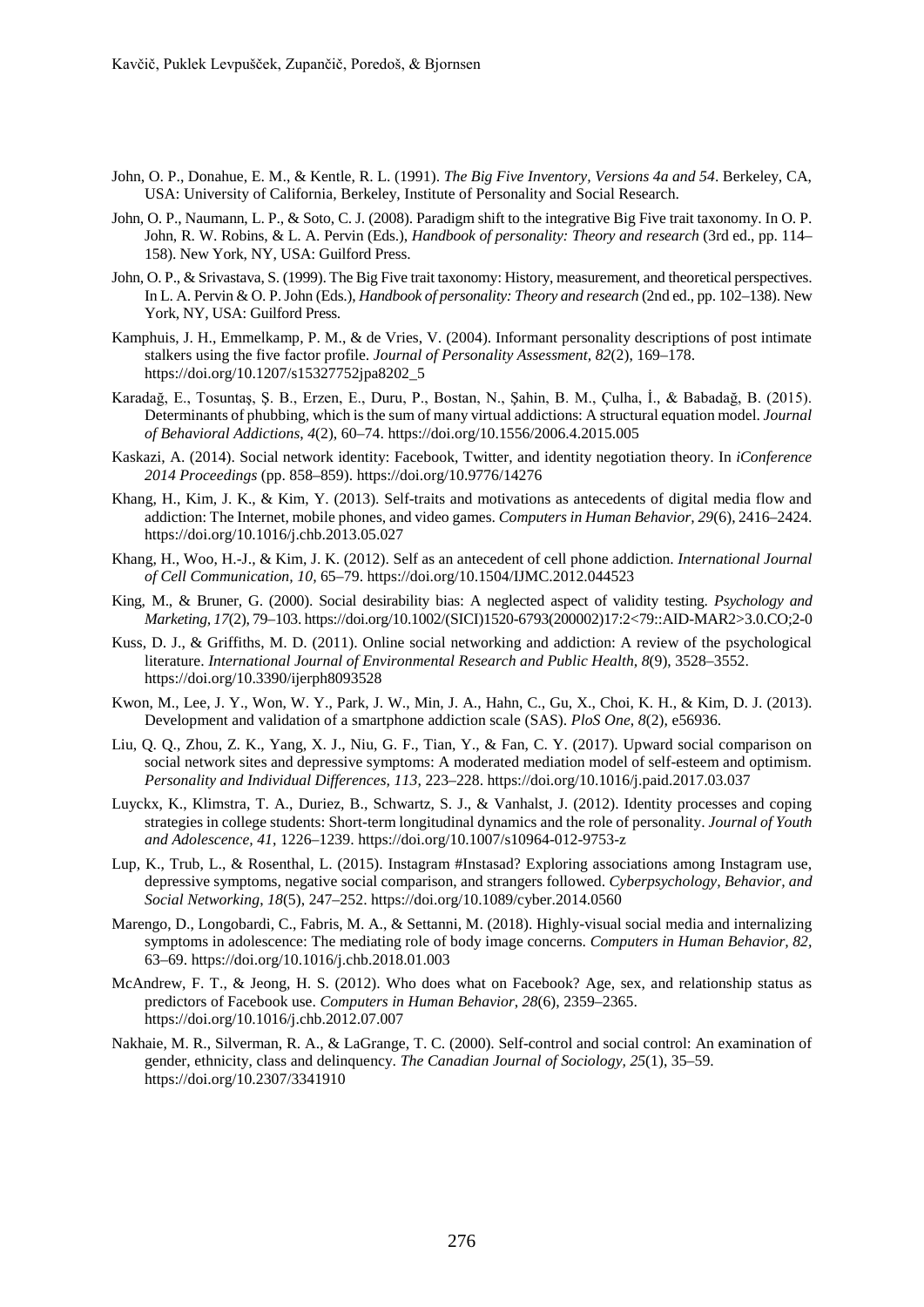- Nelson, L., Badger, S., & Wu, B. (2004). The influence of culture in emerging adulthood: Perspectives of Chinese college students. *International Journal of Behavioral Development, 28*(1), 26–36. https://doi.org/10.1080/01650250344000244
- Nettle, D. (2007). *Personality: What makes you the way you are*. Oxford, UK: Oxford University Press.
- Pantic, I. (2014). Online social networking and mental health. *Cyberpsychology, Behavior, and Social Networking*, *17*(10), 652–657. https://doi.org/10.1089/cyber.2014.0070
- Paunonen, S. V., & Ashton, M. C. (2001). Big Five factors and facets and the prediction of behavior. *Journal of Personality and Social Psychology, 81*(3), 524–539. https://doi.org/10.1037/0022-3514.81.3.524
- Pempek, T. A., Yermolayeva, Y. A., & Calvert, S. L. (2009). College students' social networking experiences on Facebook. *Journal of Applied Developmental Psychology*, *30*(3), 227–238. https://doi.org/10.1016/j.appdev.2008.12.010
- Pew Research Center (2017a). *Mobile fact sheet*. Retrieved July 15, 2017 from http://www.pewinternet.org/factsheet/mobile/
- Pew Research Center (2017b). *Social media fact sheet*. Retrieved July 15, 2017, from http://www.pewinternet.org/fact-sheet/social-media/
- Podsakoff, P. M., MacKenzie, S. B., Lee, J. Y., & Podsakoff, N. P. (2003). Common method biases in behavioral research: A critical review of the literature and recommended remedies. *Journal of Applied Psychology, 88*(5), 879–903. https://doi.org/10.1037/0021-9010.88.5.879
- Potenza, M. N. (2014). Non-substance addictive behaviors in the context of DSM-5. *Addictive behaviors*, *39*(1), 1–2. https://doi.org/10.1016/j.addbeh.2013.09.004
- Republic of Slovenia, Statistical Office (SURS). (2017a). *Usage of mobile phone, individuals 16–74 years*. Retrieved July 15, 2017, from http://pxweb.stat.si/pxweb/Database/Economy/23\_29\_information\_society/11\_ICT\_individuals/22\_29795 \_mobile\_phone\_usage/22\_29795\_mobile\_phone\_usage.asp
- Republic of Slovenia, Statistical Office (SURS). (2017b). *Internet usage, individuals 16–74 years*. Retrieved July 15, 2017, from

http://pxweb.stat.si/pxweb/Database/Economy/23\_29\_information\_society/11\_ICT\_individuals/04\_29742 \_internet\_usage/04\_29742\_internet\_usage.asp

- Roberts, B. W., Chernyshenko, O. S., Stark, S., & Goldberg, L. R. (2005). The structure of conscientiousness: An empirical investigation based on seven major personality questionnaires. *Personnel Psychology, 58*(1), 103–139. https://doi.org/10.1111/j.1744-6570.2005.00301.x
- Roberts, J. A., & David, M. E. (2016). My life has become a major distraction from my cell phone: Partner phubbing and relationship satisfaction among romantic partners. *Computers in Human Behavior, 54,* 134– 141. https://doi.org/10.1016/j.chb.2015.07.058
- Roberts, J. A., Pullig, C., & Manolis, C. (2015). I need my smartphone: A hierarchical model of personality and cell-phone addiction. *Personality and Individual Differences*, *79*, 13–19. https://doi.org/10.1016/j.paid.2015.01.049
- Roberts, J. A., Yaya, L. H. P., & Manolis, C. (2014). The invisible addiction: Cell-phone activities and addiction among male and female college students. *Journal of Behavioral Addictions, 3*(4), 254–265. https://doi.org/10.1556/JBA.3.2014.015
- Rotondi, V., Stanca, L., & Tomasuolo, M. (2017). Connecting alone: Smartphone use, quality of social interactions and well-being. *Journal of Economic Psychology, 63,* 17–26. https://doi.org/10.1016/j.joep.2017.09.001
- Royal Society for Public Health. (2017). #StatusOfMind: Social media and young people's mental health and wellbeing. <https://www.rsph.org.uk/our-work/policy/social-media-and-young-people-s-mental-health-and-wellbeing.html>
- Salehan, M., & Negahban, A. (2013). Social networking on smartphones: When mobile phones become addictive. *Computers in Human Behavior, 29*, 2632–2639. https://doi.org/10.1016/j.chb.2013.07.003